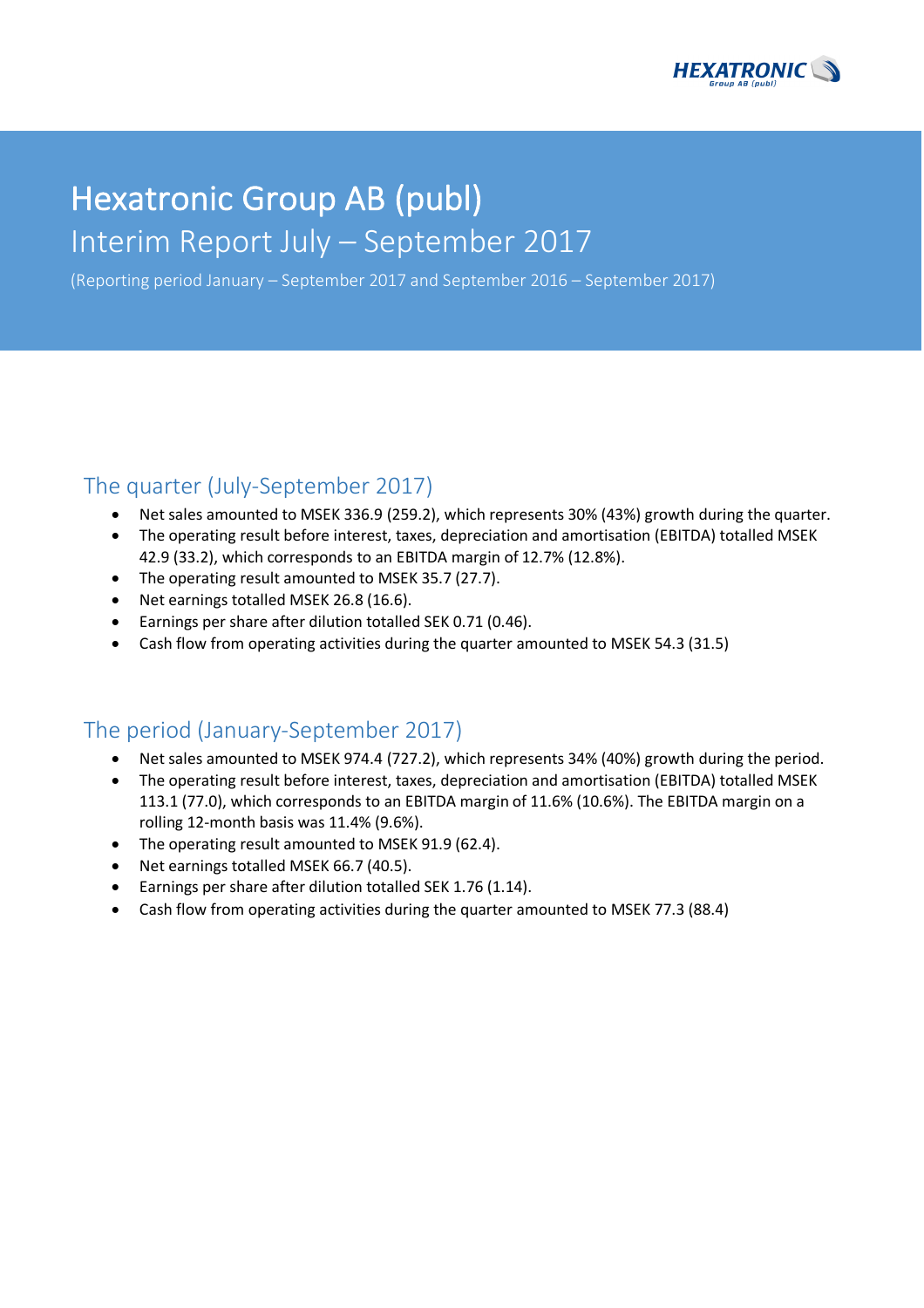

# Comments from the CEO

### Continued strong growth and profitability

The quarter developed according to our expectations with continued strong growth of 30%, almost all of which was organic. An EBITDA margin of 12.7% was still comfortably above our goal of 10%, although it was somewhat lower than profitability in the previous quarter, mainly due to the sales mix and supporting purchases of ducts in order to fulfil our delivery commitments. Cash flow from operating activities also developed well during the quarter and amounted to MSEK 54.

However, despite the continued strong sales development we have been restricted by limited access to optical fibre, of which there is a shortage globally, and by duct production capacity. We believe these factors will also be a limitation over the coming quarters. To assure continued growth we have decided to invest in increased duct production capacity. We have also secured increased access to optical fibre for 2018, which is somewhat above the Group's growth goal of 20%. We are working to further improve our access to optical fibre.

Our strategic growth markets are developing well. It is encouraging that we have reached an important milestone in the USA. Our system offering, Matrix, has now been approved by a major American operator. We do not think this will have a major impact on sales in the next few quarters, but we see strong potential in the long term.

One key component of our strategy for achieving our long-term growth and profitability goals is acquisitions. We are also convinced that we have to be 'local' in the markets in which we want to grow, i.e. we need to have a local organisation for sales, distribution and potentially in-house production. During the quarter we made an organisational change that increases the focus on acquisitions.

After the end of the quarter, the Patent and Market Court announced its verdict in the Swedish patent dispute with Emtelle Ltd. The court's decision to declare Emtelle's patent invalid has gained legal effect and is in line with our expectations.

We enter the last quarter with an order book which, organically, is 94% larger than at the same point last year, which is very encouraging. The trend we saw at the end of the previous quarter, i.e. our major customers placing orders considerably further in advance to secure their needs, continued in Q3.

We still have a very positive view of the market in which we operate, for both the short and long term, where we see good opportunities for continued profitable growth.

Thank you for joining us on this journey.

Henrik Larsson Lyon President and CEO of Hexatronic Group AB (publ)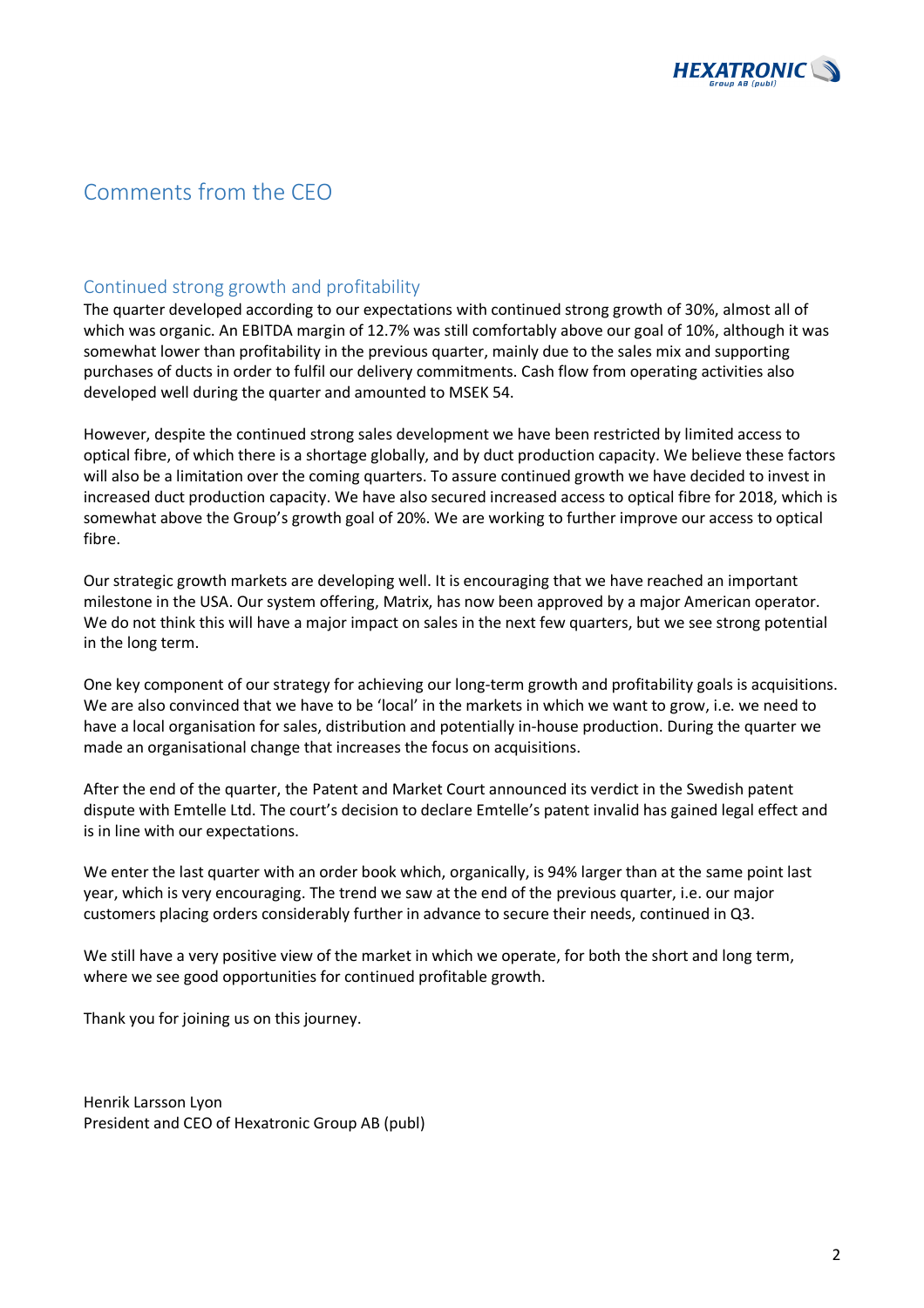

# Events during the quarter  $(July - September 2017)$

- To lay a better foundation for the Group's further expansion, Martin Åberg was appointed Deputy CEO of Hexatronic Group AB, with responsibility for the Group's mergers and acquisitions. Martin will also continue in his role as President of Proximion AB.
- Håkan Bäckström, formerly Vice President of Hexatronic Cables & Interconnect Systems AB ('HCI') was appointed as President of HCI. Håkan will retain his role as Head of Sales & Marketing for HCI.

# Events since the end of the period

- With the AGM's authorisation, Hexatronic's Board of Directors decided on a new issue of 30,892 shares. The sellers of the shares in Hexatronic UK Ltd. (formerly OpticReach Ltd.), which Hexatronic acquired in January 2016, each subscribed for half of the shares. Payment is by way of offsetting. The reason for the deviation from the shareholders' preferential right was that it was an offset issue.
- In spring 2015, Hexatronic was sued by Emtelle Ltd. regarding the alleged infringement of a Swedish patent relating to what is known as air blown fibre. Hexatronic contested the suit and issued a counter-suit claiming that the Emtelle patent should be declared invalid. Negotiations in the Swedish Patent and Market Court were held in early September 2017. The Court made a decision on the dispute in favour of Hexatronic. The Court declared the patent invalid and thus struck down Emtelle's patent infringement claim. Emtelle was obliged to compensate Hexatronic for court costs amounting to approximately MSEK 5.1. The decision has gained legal effect.
- The company decided to invest in further production capacity for ducts at its factory in Hudiksvall, northern Sweden. The investment is part of the company's strategy to increase production capacity and product breadth, in order to meet increased demand for its products. The investment amounts to approximately MSEK 21 and will take place in two stages with the first capacity increase taking place in spring 2018 and the second in autumn 2018.

|                                        | Quarter | Quarter | <b>Period</b> | Period | <b>Period</b> | Period  | <b>Full year</b> |
|----------------------------------------|---------|---------|---------------|--------|---------------|---------|------------------|
|                                        | 170701  | 160701  | 170101        | 160101 | 160901        | 150901  | 160101           |
| <b>MSEK</b>                            | 170930  | 160930  | 170930        | 160930 | 170930        | 160930  | 161231           |
| Net sales                              | 336.9   | 259.2   | 974.4         | 727.2  | 1,392.8       | 1,004.1 | 1,032.3          |
| <b>EBITDA</b>                          | 42.9    | 33.2    | 113.1         | 77.0   | 160.7         | 96.1    | 109.8            |
| <b>EBITDA</b> margin                   | 12.7%   | 12.8%   | 11.6%         | 10.6%  | 11.5%         | 9.6%    | 10.6%            |
| Operating result                       | 35.7    | 27.7    | 91.9          | 62.4   | 131.1         | 75.8    | 88.8             |
| Net earnings                           | 26.8    | 16.6    | 66.7          | 40.5   | 88.6          | 50.4    | 54.1             |
| Earnings per share after dilution, SEK | 0.71    | 0.46    | 1.76          | 1.14   | 2.35          | 1.42    | 1.50             |
| Cash flow from operating activities    | 54.3    | 31.5    | 77.3          | 88.4   | 46.7          | 39.2    | 33.1             |
| Liquid assets                          | 61.7    | 39.3    | 61.7          | 39.3   | 61.7          | 39.3    | 39.6             |

# Financial information, Group

See other key metrics on page 17. The financial year is changed to calendar year, which means the current financial year is prolonged to cover a 16 months period.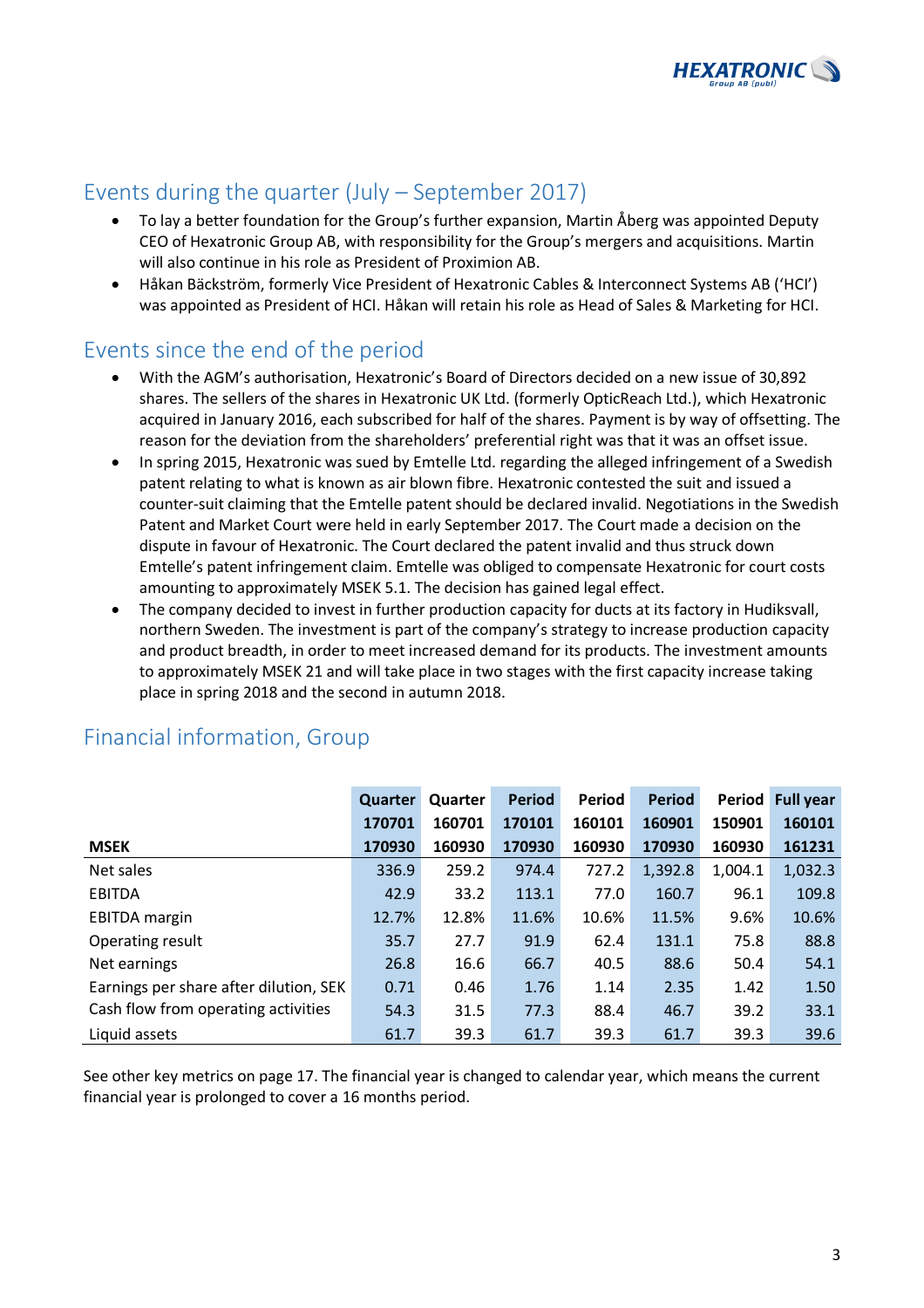

### Net sales and results

#### The quarter  $(July - September 2017)$

Net sales during the quarter amounted to MSEK 336.9 (259.2). Net sales increased by 30% for the Group compared to the same quarter last year; 27% of this relates to organic growth and 3% to acquisition-driven growth. The acquisition growth is attributable to ICT Education and Iftac.

EBITDA totalled MSEK 42.9 (33.2), which corresponds to an EBITDA margin of 12.7% (12.8%).

### The period (January – September 2017)

Net sales for the period amounted to MSEK 974.4 (727.2). Net sales increased by 34% for the Group compared to the same period last year. The growth in sales is attributable primarily to organic growth, and also to some extent to the acquisition of Hexatronic New Zealand, ICT Education and Iftac.

EBITDA totalled MSEK 113.1 (77.0), which corresponds to an EBITDA margin of 11.6% (10.6%). The EBITDA margin on a rolling 12-month basis was 11.4% (9.6%).



### Net sales 12 months, MSEK and EBITDA margin rolling 12 months (%)

### Financial position and liquidity

#### Liquid assets

Liquid assets on 30 September 2017, excluding overdraft facilities, amounted to MSEK 61.7 (39.3). Unutilised overdraft facilities amounted to MSEK 50.0 (46.9) on 30 September 2017.

#### Non-current assets

Non-current assets amounted to MSEK 213.7 (173.2) on 30 September 2017. The increase is related to investments in tangible and intangible assets, such as new production lines in Hudiksvall, and to acquired assets in connection with the acquisition of ICT Education and Iftac.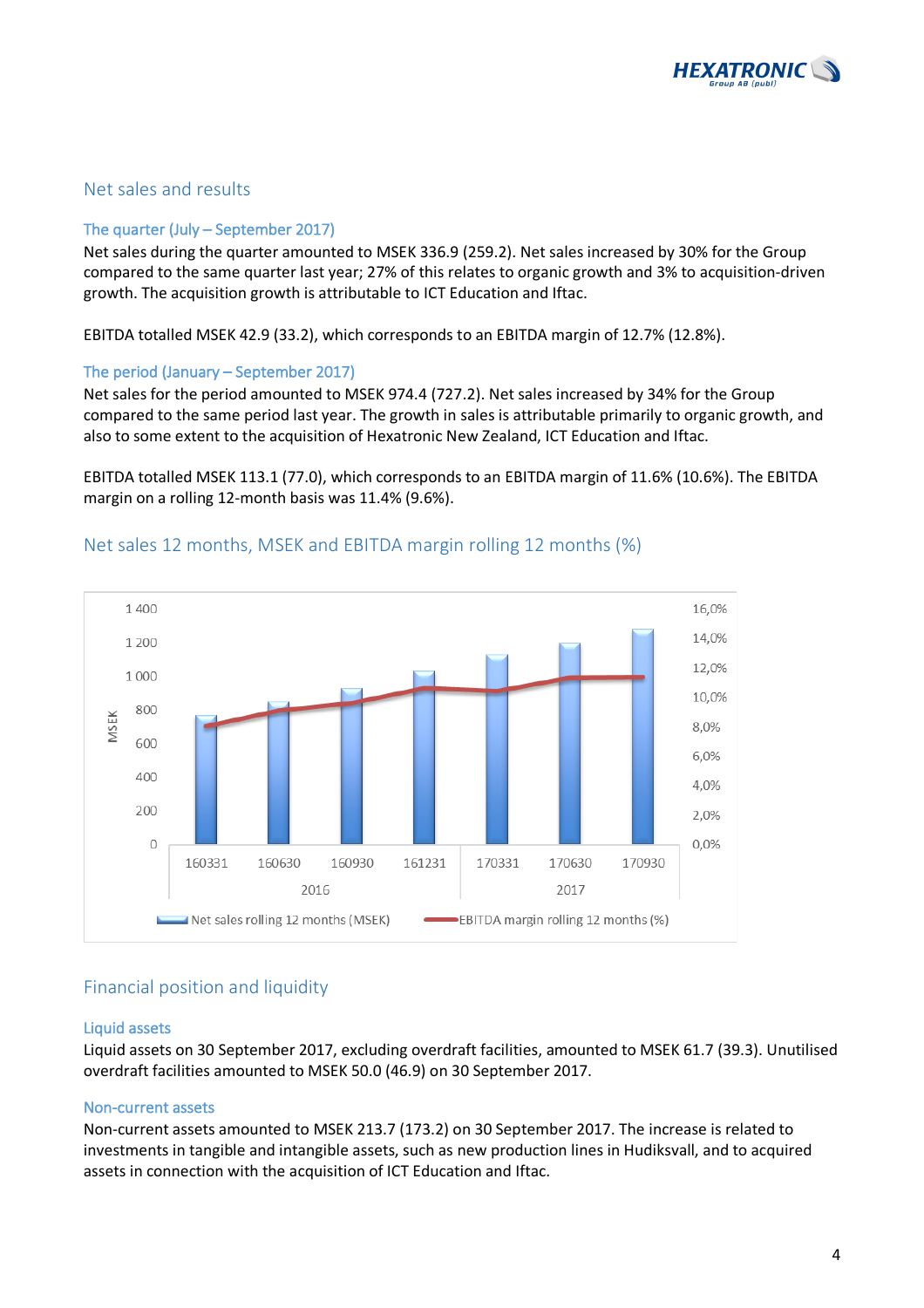

### Equity

Equity amounted to MSEK 393.2 (314.1) on 30 September 2017, which equated to SEK 10.88 (9.13) per outstanding share at the end of the reporting period.

#### Borrowing

The Parent Company has an acquisition facility of MSEK 100 with Nordea bank. The facility was used for the acquisition of assets and liabilities in New Zealand and in the acquisitions of ICT Education and Iftac. The utilised amount on 30 September 2017 totalled MSEK 94.0, and MSEK 76.4 of this is long-term borrowing. The loan falls due for payment on 31 December 2021 and will be repaid quarterly starting March 2018.

#### **Equity ratio**

The equity ratio on 30 September 2017 was 50% (48%).

### Cash flow

#### Cash flow from operating activities

Cash flow from operating activities during the quarter amounted to MSEK 54.3 (31.5), including a change in working capital of MSEK 22.2 (7.3).

Cash flow from operating activities during the period January-September amounted to MSEK 77.3 (88.4), including a change in working capital of MSEK -17.6 (32.1).

While capital employed has increased due to sales growth, the company has increased efficiency in its handling of core working capital, i.e., inventories, accounts receivable and accounts payable. Compared to the previous full year and period (January-September), core working capital as a proportion of net sales has fallen from 33% to 27%, and cash conversion days have decreased slightly.

#### Cash flow from investing activities

Cash flow from investing activities during the quarter amounted to MSEK -6.7 (-6.7).

Cash flow from investing activities during the period January-September amounted to MSEK -36.1 (-62.4). The cash flow is attributable to the acquisition of Iftac and to investments in tangible and intangible assets.

#### Cash flow from financing activities

Cash flow from financing activities during the quarter amounted to MSEK -8.4 (-15.0).

Cash flow from financing activities during the period January-September amounted to MSEK -19.0 (9.9).

The cash flow decrease from financing activities during the period January-September is primarily attributable to lower utilisation of overdraft facilities and less new borrowing compared to the same period in the previous year.

### The Group's financial goals

#### **Profitability**

An EBITDA margin (EBITDA as a percentage of net sales) of at least 10% on a rolling 12-month basis. The EBITDA margin on a rolling 12-month basis on 30 September 2017 was 11.4% (9.6%).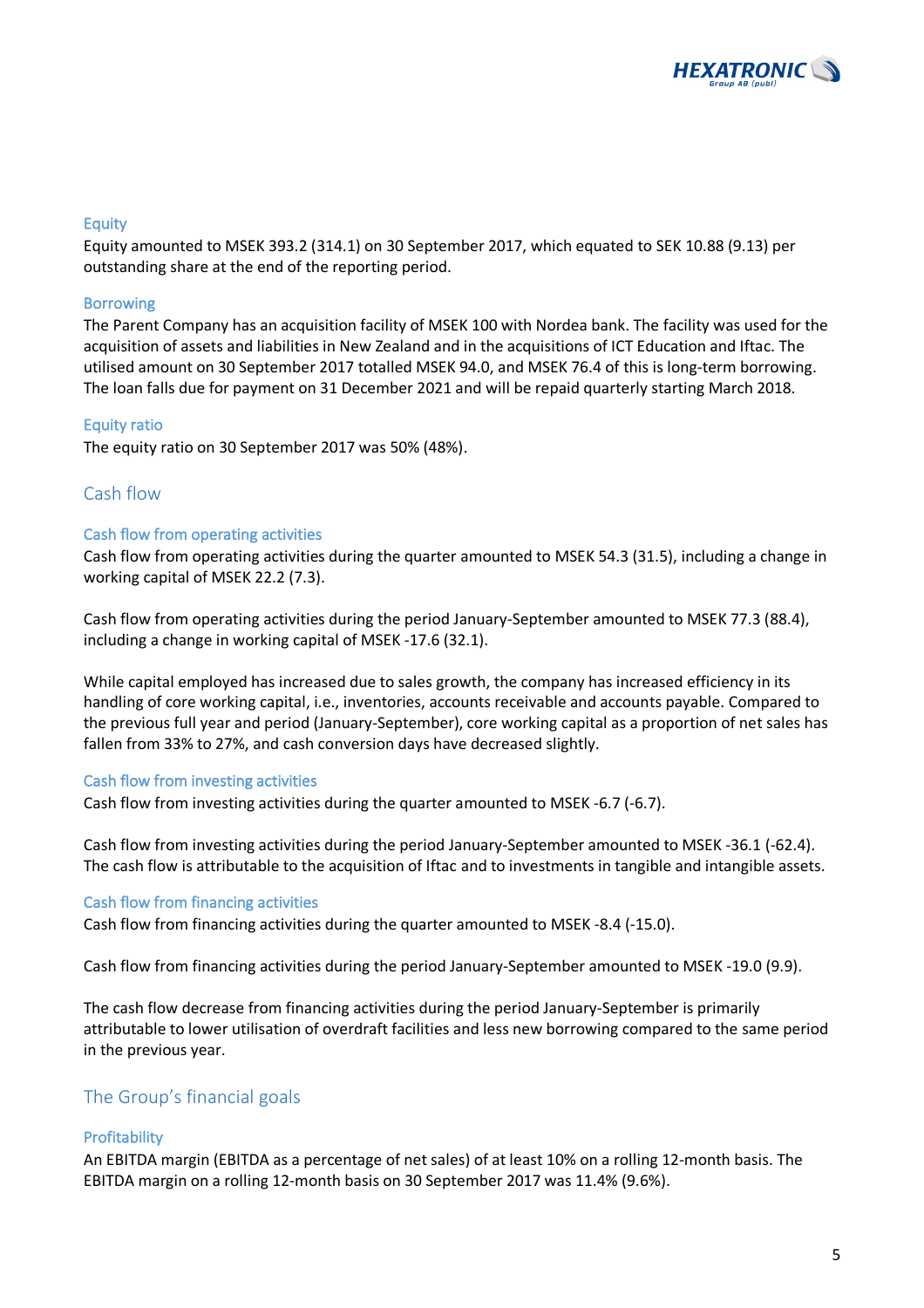

### Growth

The Group shall grow more than its market organically. The Group strives for an average annual growth of at least 20%. The growth will be both organic and acquisition-driven. Growth on a rolling 12-month basis was 38%.

### Financial stability

The Group shall have an equity ratio of at least 30%. The equity ratio was 50% at the end of the reporting period

### Segments

Hexatronic Group AB (publ) is an engineering group specialising in fibre communications. The Group delivers products and solutions for optical fibre networks, and supplies a complete range of passive infrastructure for telecom companies, including related training. Hexatronic Group AB (publ) comprises the operating segment fibre optic communication solutions.

### Customers

The Group's customers are telecom operators, network owners, data centre companies, telecom companies, installers and system houses, and many of the Group's products are distributed via wholesalers. The Group mainly sells its products in the Nordic market but is also represented in several European countries and in the rest of the world.

### Employees

There were 380 (309) employees in the Group on 30 September 2017. The increase in employees compared to the same time last year is primarily due to a larger workforce in production in Hudiksvall, Sweden, and to the acquisition of ICT Education and Iftac.

### Parent Company

The Parent Company's main business consists of performing Group-wide services. Revenue for the period amounted to MSEK 20.7 (17.5) and the result for the period was MSEK -14.2 (1.1). The previous period includes appropriations amounted to MSEK 19.2.

The Parent Company's financial assets amounted to MSEK 231.0 (180.2) at the end of the period. The increase is related to the value of shares in subsidiaries of acquired and newly started companies compared to the same period last year.

### Transactions with related parties

The Group rents premises from Fastighets AB Balder, in which the Group's board member Erik Selin has a significant influence. The rental contract has been entered into under normal commercial conditions. The rent for the premises amounts to MSEK 4.6 annually.

### Significant risks and uncertainties

In its business, the Group is exposed to risks of both a financial and an operational nature, and the Group can influence these risks to a greater or lesser extent. There are ongoing processes within the Group to identify the risks that exist and assess how they should be managed.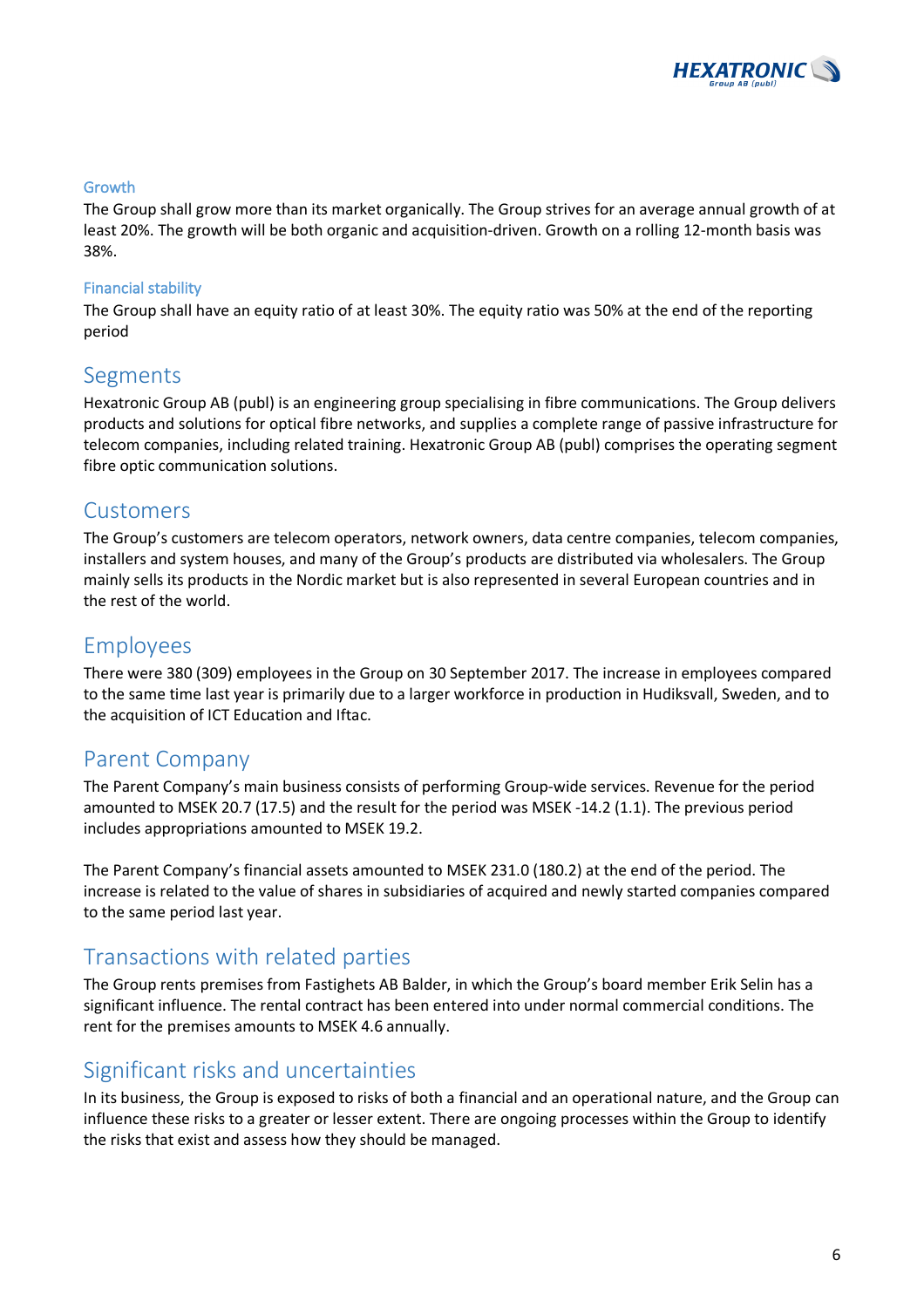

The Group has a foreign exchange risk through translation exposure of receivables and liabilities in foreign currencies. The Group is also exposed to other risks such as market risk, growth risk, credit risk, liquidity risk, tax risk, cash flow risk, share risk. etc. A description of the Group's risks and risk management is provided in the Hexatronic Group Annual Report for 2015/16.

### Patent dispute

In spring 2015, Hexatronic was sued by Emtelle Ltd. regarding an alleged infringement of a Swedish patent regarding what is known as air blown fibre. Hexatronic contested the suit and issued a counter-suit claiming that the Emtelle patent should be declared invalid.

Negotiations in the Swedish Patent and Market Court were held in early September 2017. The Court has made a decision on the dispute in favour of Hexatronic. The Court has declared the patent invalid and thus struck down Emtelle's patent infringement claim. Emtelle is now obliged to compensate Hexatronic for court costs amounting to approximately MSEK 5.1. The decision has gained legal effect.

In addition, in July 2016 Emtelle UK Ltd. filed a lawsuit in New Zealand against the Hexatronic subsidiary, Hexatronic New Zealand Ltd., for infringement on the corresponding New Zealand patent. Here, too, Hexatronic has contested the claim.

## The Group – Hexatronic Group AB (publ)



The Group offers a broad product range designed for fibre optic communication solutions for telecom companies, operators and network owners. It develops, designs, manufactures and sells its own products and system solutions in combination with products from leading partners around the world. The Group conducts its own business through established companies in Sweden, Norway, the UK, China, USA and New Zealand.

The Group's growth strategy is to grow organically by continuously developing its product range and introducing more added value services such as servicing, aftermarket sales, support and training. The Group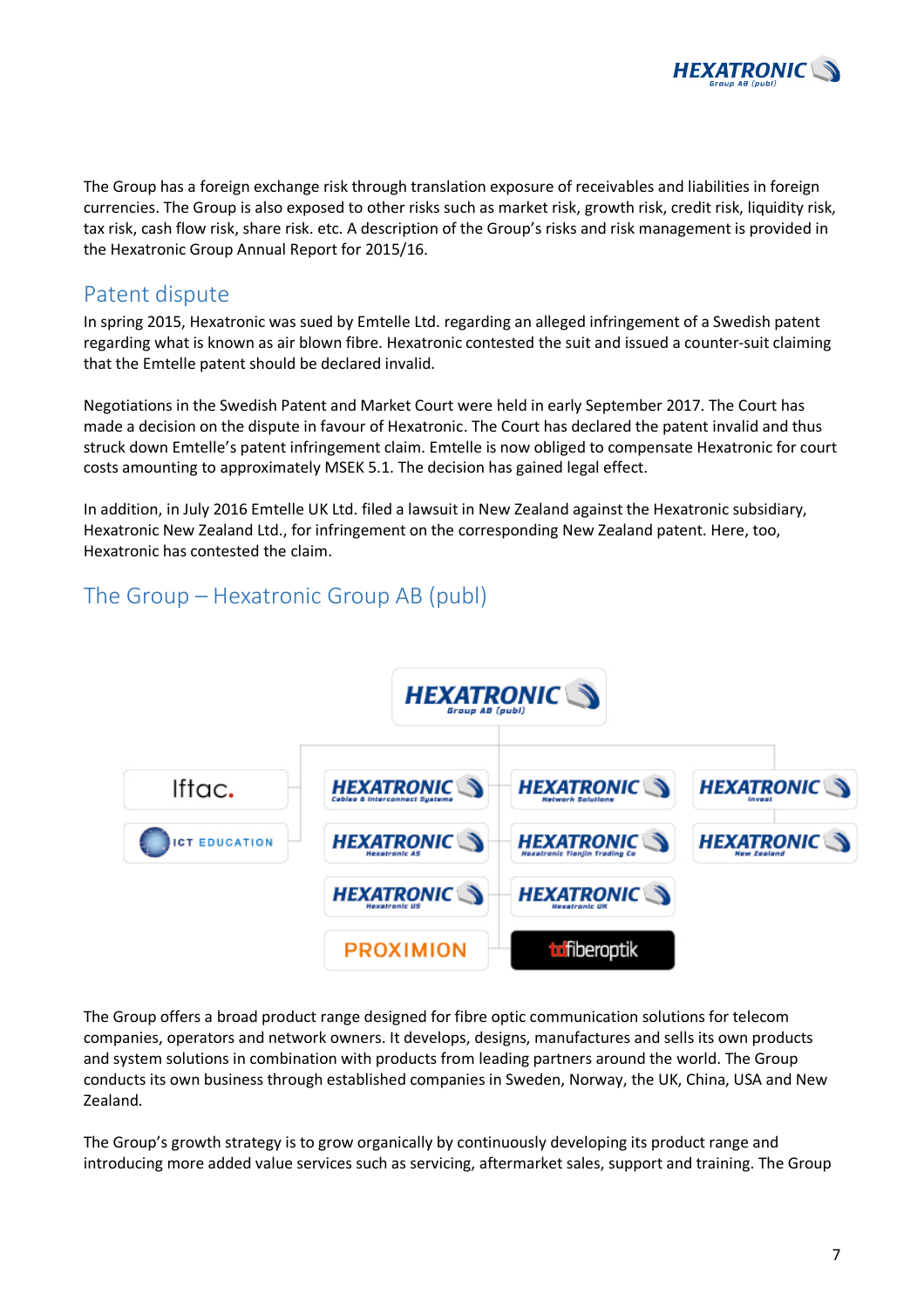

also has an explicit acquisition strategy in the industry segment fibre optic cables and communication solutions.

## The market

There is an ongoing worldwide social transformation brought about by digitalisation – indeed, it is often described as the biggest social change ever, and one that is having more of an impact than when the world was electrified.

The EU and most countries today have set digitalisation goals that often contain targets like access to broadband of a certain capacity, the percentage of the population that should have access to broadband, and a time by which these goals should be achieved.

Access to communication solutions and broadband is a socially critical issue today and has a big impact on a country's competitiveness, making it a vital issue for many countries.

Sweden was early in communicating its goals for broadband, and in introducing stimulus packages to get construction of the systems started. Today, broadband (fibre networks) to homes and businesses is so important that nations that fall too far behind will lose crucial competitive power. Sweden is one of the countries that has come furthest, and there are many major nations that are lagging far behind and will therefore need to invest large sums in fibre optic infrastructure. One report from the FTTH Council with results from September 2016 shows that several large European nations are far behind when it comes to the construction of broadband networks. The report says that the UK, for instance, has a penetration of just 1%, and that countries like Poland, Germany, France, Turkey and Italy have a penetration of under 10%.

The backbone of broadband comprises communication networks built on fibre optic products and solutions. As more and more countries drive the expansion of broadband networks, the need increases for products and solutions that facilitate installation, and speed up the process and make it safer. Products that can be installed efficiently are a competitive tool for installation companies, and progress is constantly being made. One highly valued product is the Hexatronic Viper Micro Cable series, which offers our customers faster and more efficient installation.

Some of the new developments that will drive requirements related to more widespread broadband and the ability to handle larger data volumes are, e.g., Internet of Things (IoT), machine to machine (M2M), cloud services, big data, hosted services, the digital workplace, CCTV monitoring solutions, and increased use of mobile connectivity. The new technologies will enable many new uses and applications in areas like sensor technology, as well as security and surveillance. The introduction of 5G in mobile systems will place even greater requirements on the backbone networks and capacity in the connections with mobile antennas. All in all, this will mean investment in fibre infrastructure both indoors and outdoors in, e.g., transport networks, access networks, telecom sites and data centres, and the Hexatronic Group has system and product solutions in all these areas.

Broadband expansion and investment in fibre optic networks are under way around the world, and there are several indications that this will continue for many years to come. Because the expansion rate is high and major countries have a long way to go before achieving their digitalisation goals, there are opportunities for refined solutions and technologies that lead to safer, more efficient project execution overall.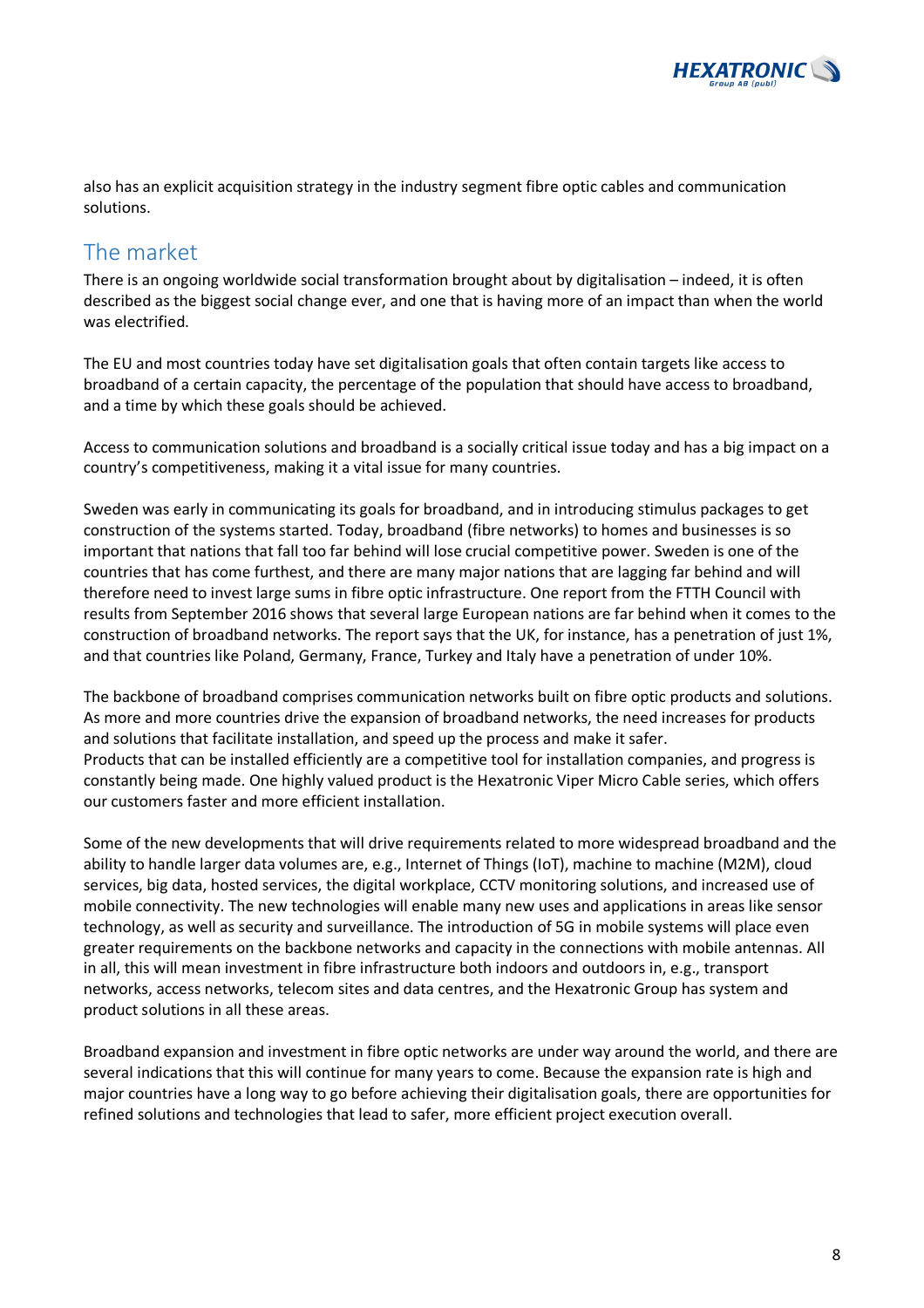

# **Outlook**

The Group will continue to work with large customers and major projects, where the Group's added value as a competent systems and product supplier constitutes a competitive edge. The Group's principal offering is systems and products for broadband communication, primarily for fibre optic networks.

The Group has an active acquisition strategy whereby attractive candidate  $-$  i.e., those that can complement Hexatronic either in terms of market or products – are continuously being evaluated. The Group does not prioritise acquisitions in which cost synergies need to be harnessed to achieve a good return on the acquisition investment.

The Group does not publish forecasts.

### The Hexatronic share

The company's share has been listed on the Nasdaq Stockholm Small Cap exchange since 18 December 2015, under the ticker HTRO. On the balance sheet date, the share capital in Hexatronic Group AB (publ) amounted to SEK 1,807,038.95, distributed among a total of 36,140,785 shares, before dilution from existing employee stock option programmes.

At the Annual General Meeting (AGM) on 15 December 2016, it was decided to authorise the Board of Directors to make decisions on a new share issue not exceeding 3,000,000 shares on one or more occasions before the next AGM. The issue may be executed with or without preferential rights for existing shareholders. The AGM decided to pay a dividend of SEK 0.30 per share, which was paid on 22 December 2016.

Employee stock option programmes active at the time of this report's publication are:

- In 2015/16 an employee stock option programme was approved with 1,000,000 options available to the company's personnel; 672,000 of these options were subscribed at an issue price of SEK 19.09, with a redemption window of 15 January  $-$  15 February 2019.
- In 2016/17 an employee stock option programme was approved with 700,000 options available to the company's personnel; 341,500 of these options were subscribed at an issue price of SEK 51.65, with a redemption window of 15 January  $-$  15 February 2020.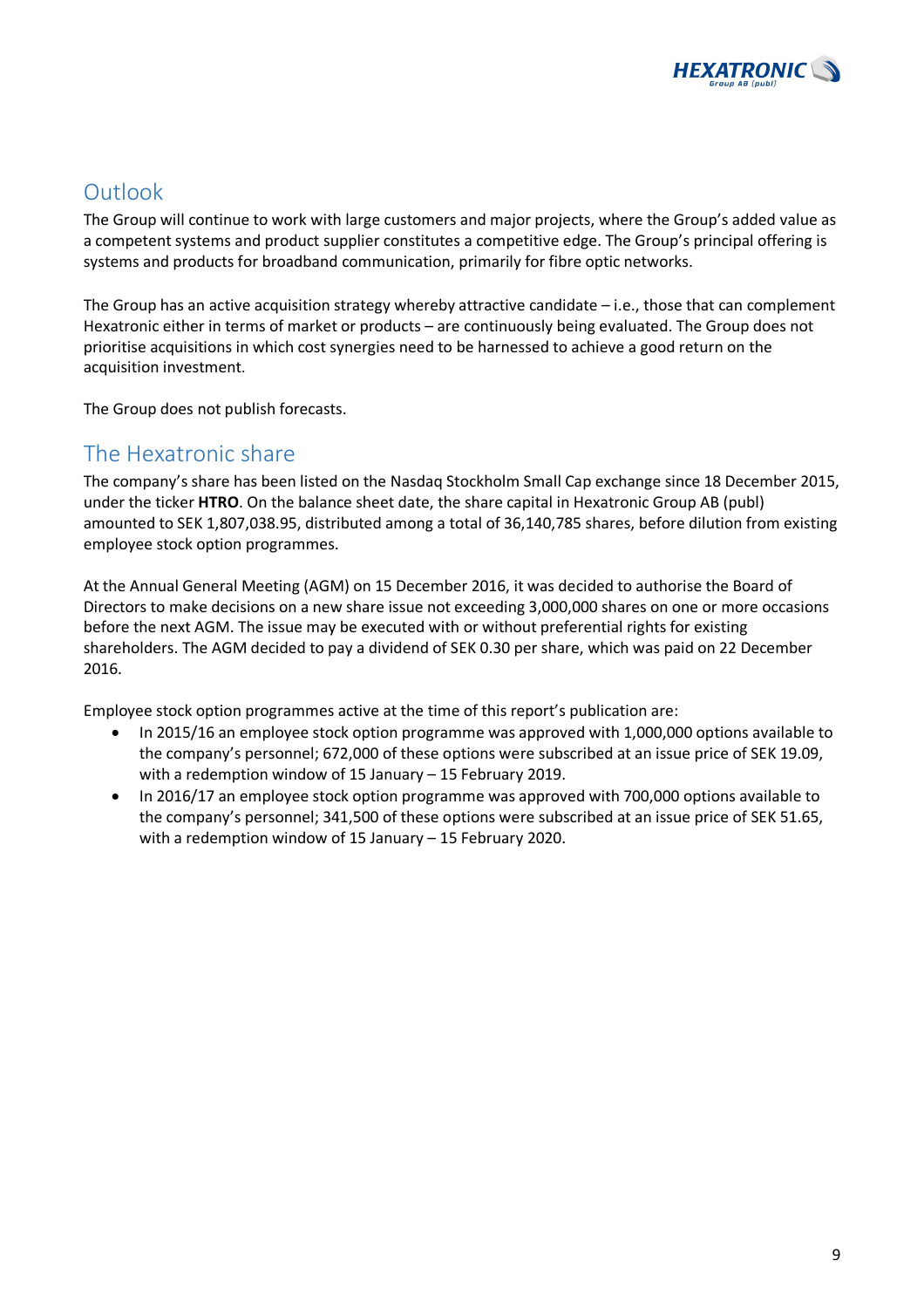



# Share price development in the past 12 months (SEK)

The company's market value at the end of the period was MSEK 2,548.

The number of shareholders at period end, 6,619, is based on data from Euroclear. The shareholder structure of Hexatronic Group AB (publ) on 30 September 2017 is shown in the table below.

| <b>Shareholder</b>                        | No. of shares | Capital & votes % |
|-------------------------------------------|---------------|-------------------|
| Accendo Capital                           | 4,658,447     | 12.9%             |
| Jonas Nordlund, privately and corporately | 2,989,841     | 8.3%              |
| Göran Nordlund, privately and corporately | 1,939,830     | 5.4%              |
| Fondita Nordic Micro Cap                  | 1,800,000     | 5.0%              |
| Martin Åberg and Erik Selin via Chirp AB  | 1,785,872     | 4.9%              |
| Handelsbanken Fonder                      | 1,504,523     | 4.2%              |
| Nordea Fonder                             | 1,345,967     | 3.7%              |
| Swedbank Robur Västfonden                 | 1,306,539     | 3.6%              |
| Försäkringsbolaget Avanza Pension         | 1,036,795     | 2.9%              |
| Henrik Larsson Lyon                       | 791,666       | 2.2%              |
| Other shareholders                        | 16,981,305    | 47.0%             |
| <b>Total outstanding shares</b>           | 36,140,785    | 100.0%            |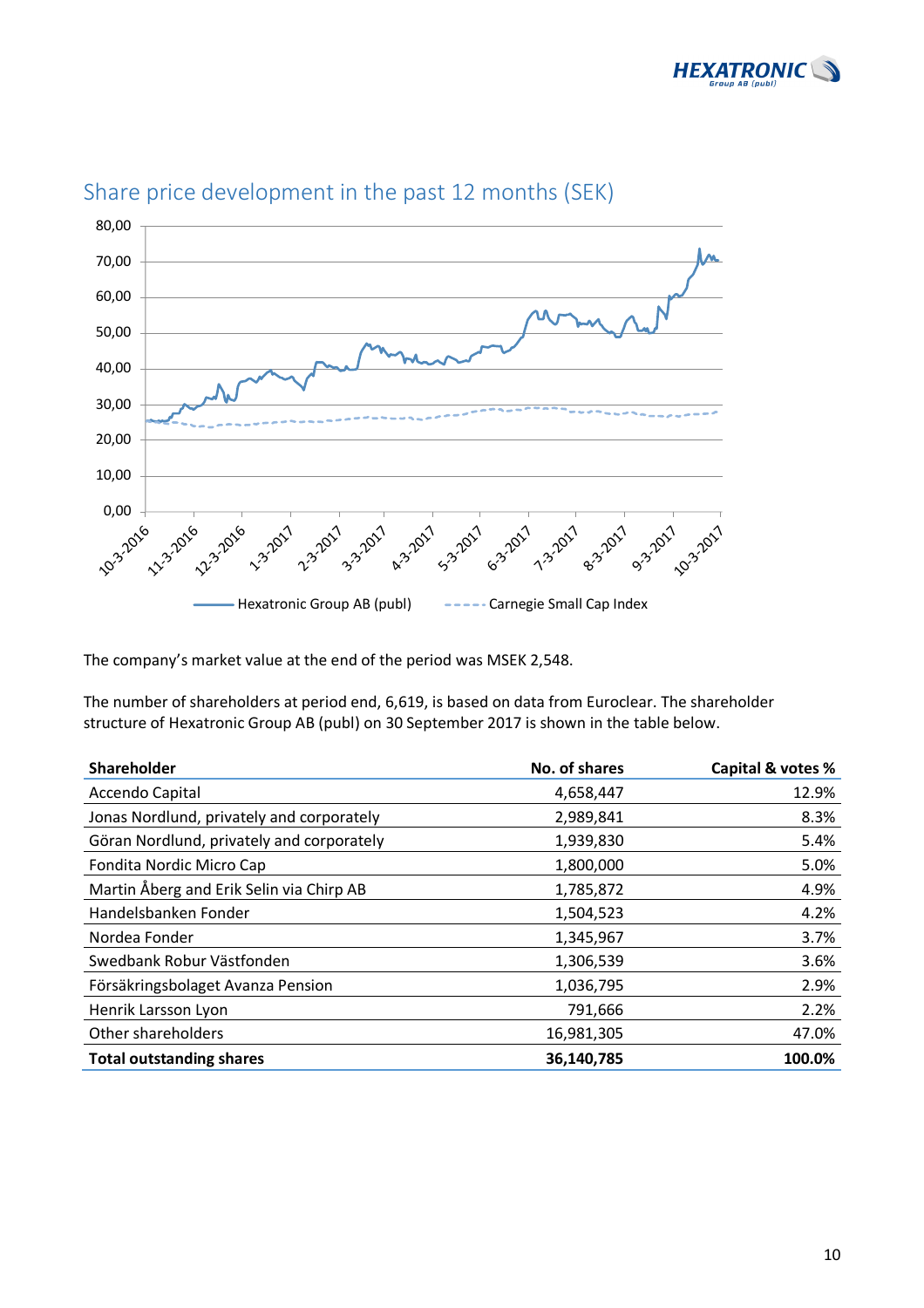

# Other information

#### Publication

This information comprises disclosures that Hexatronic Group AB (publ) must publish according to the EU Market Abuse Regulation and the Swedish Securities Market Act. The information was submitted for publication, under responsibility of the contact person named below, on 15 November 2017 at 08:30 CET.

#### Financial calendar

Year-End Report: 22 February 2018 Interim Report January-March 2018: 4 May 2018 Interim Report April-June 2018: 16 August 2018 Interim Report July-September 2018: 7 November 2018

### Annual General Meeting

The AGM will be held on 19 April 2018.

Please direct any questions to:

- Henrik Larsson Lyon, President and CEO, +46 (0)70-650 34 00
- Lennart Sparud, CFO, + 46 (0)70-558 66 04

The Board of Directors and President hereby confirm that this interim report provides a true and fair overview of the business, financial position and results of the Parent Company and the Group, and describes significant risks and uncertainty factors with which the Parent Company and the companies forming the Group are faced.

Gothenburg, 15 November 2017

Anders Persson **Exites and Exite** Selin and The Selin Erik Selin Chairman Board member and the contract of the contract of the contract of the contract of the contract of the contract of the contract of the contract of the contract of the contract of the contract of the contract of the

Mark Shay Malin Frenning Board member **Board member** Board member **Board member** 

Malin Persson **Malin** Persson Lyon Board member **Board** member **President** and CEO

This interim report has been reviewed by the company's auditor.

*Hexatronic Group AB (publ)* is a group that develops, markets and delivers products, components and system solutions with the main focus on the fiber optic market. Hexatronic offers a wide range of innovative system and product solutions *mainly* for passive fiber optic infrastructure with global trademarks like Ribbonet®, Micronet™, Drytech™, Lightmate®, *FibreHub™, Matrix, DCIO™, Basic Broadband™* and Wistom®. The Group has its headquarters in Gothenburg, Sweden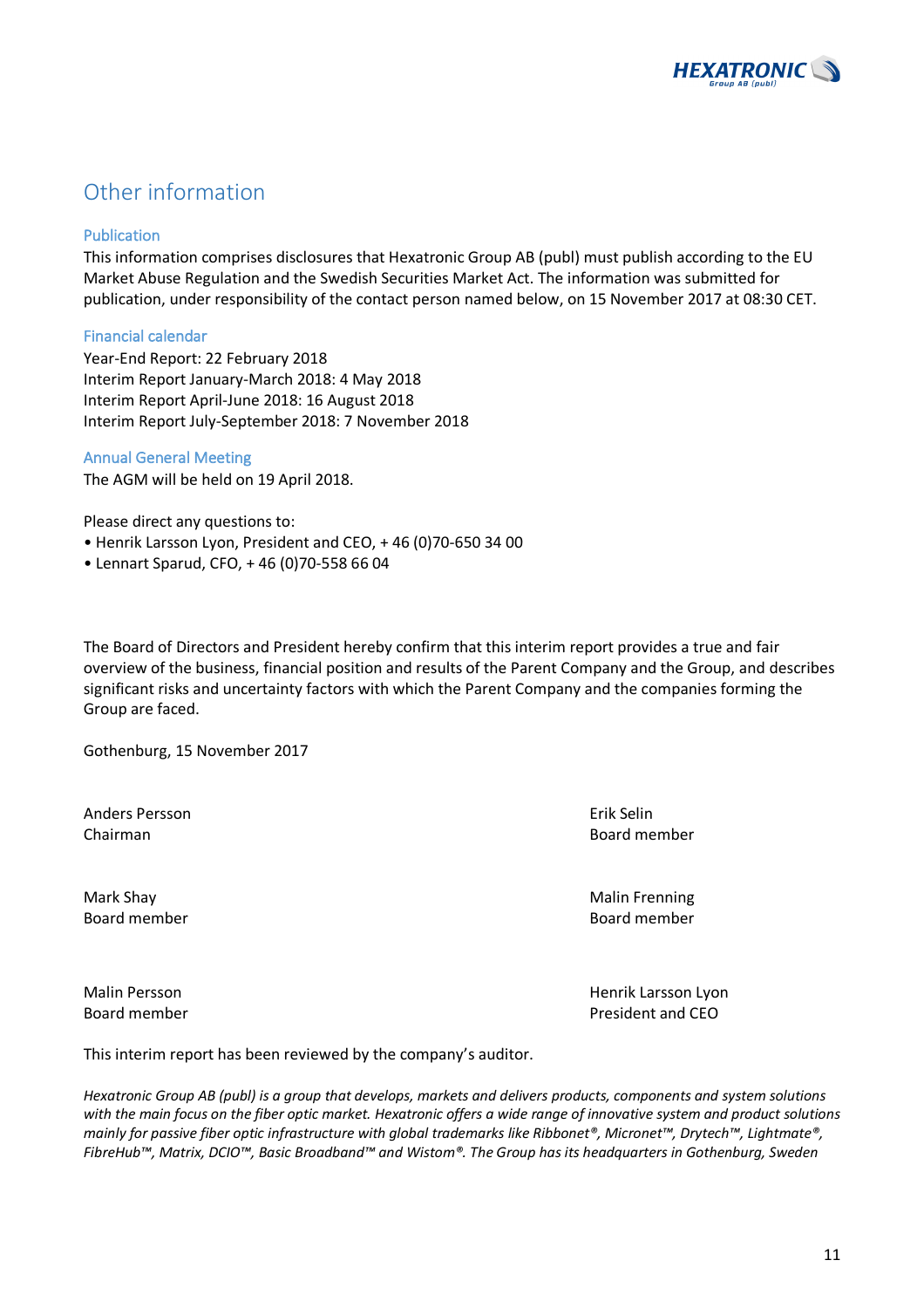

and has sales offices and/or subsidiaries in Sweden, Norway, Finland, United Kingdom, China and the US. The Group is *listed on Nasdaq Stockholm under the ticker HTRO. For more information, visit www.hexatronicgroup.com.*

| Consolidated income statement (SEK thousand)                               | Quarter            | Quarter            | <b>Period</b>       | Period              | <b>Period</b>        | Period              | <b>Full year</b>    |
|----------------------------------------------------------------------------|--------------------|--------------------|---------------------|---------------------|----------------------|---------------------|---------------------|
|                                                                            | 170701             | 160701             | 170101              | 160101              | 160901               | 150901              | 160101              |
|                                                                            | 170930             | 160930             | 170930              | 160930              | 170930               | 160930              | 161231              |
| Revenue                                                                    |                    |                    |                     |                     |                      |                     |                     |
| Net sales                                                                  | 336,940            | 259,153            | 974,425             | 727,200             |                      | 1,392,796 1,004,125 | 1,032,342           |
| Other operating income                                                     | 1,964              | 3,259              | 1,915               | 5,776               | 2,243                | 7,792               | 6,100               |
|                                                                            | 338,903            | 262,412            | 976,340             | 732,975             | 1,395,039            | 1,011,916           | 1,038,442           |
| Operating expenses                                                         |                    |                    |                     |                     |                      |                     |                     |
| Raw materials and goods for resale                                         | $-193,220$         | -144,238           | $-547,254$          | $-412,977$          | $-780,614$           | $-571,809$          | $-581,762$          |
| Other external costs                                                       | $-41,827$          | $-34,306$          | $-124,678$          | $-96,136$           | $-181,484$           | $-139,566$          | $-140,032$          |
| Personnel costs                                                            | $-59,865$          | $-48,062$          | $-189,147$          | $-144,265$          | $-270,042$           | $-201,811$          | $-204,227$          |
| Other operating expenses                                                   | $-1,131$           | $-2,597$           | $-2,191$            | $-2,597$            | $-2,191$             | $-2,597$            | $-2,597$            |
| Earnings before interest, taxes, depreciation and<br>amortisation (EBITDA) | 42,859             | 33,209             | 113,070             | 77,000              | 160,708              | 96,133              | 109,823             |
| Depreciation of tangible assets and amortisation of<br>intangible assets   |                    |                    |                     |                     |                      |                     |                     |
| <b>Operating result</b>                                                    | $-7,152$<br>35,708 | $-5,547$<br>27,662 | $-21,218$<br>91,851 | $-14,609$<br>62,391 | $-29,597$<br>131,111 | $-20,358$<br>75,775 | $-21,041$<br>88,782 |
| <b>Result from financial items</b>                                         |                    |                    |                     |                     |                      |                     |                     |
| Financial income                                                           | 17                 | 0                  | 78                  | $\mathsf 0$         | 78                   | 131                 | $\mathbf 0$         |
| <b>Financial expenses</b>                                                  | 0                  | $-5,377$           | $-3,832$            | $-9,557$            | $-15,604$            | $-10,261$           | $-18,998$           |
|                                                                            |                    |                    |                     |                     |                      |                     |                     |
| <b>Result after financial items</b>                                        | 35,725             | 22,285             | 88,097              | 52,834              | 115,585              | 65,645              | 69,784              |
| Income tax                                                                 | $-8,880$           | $-5,690$           | $-21,352$           | $-12,358$           | $-26,953$            | $-15,290$           | $-15,674$           |
| Net result for the period                                                  | 26,845             | 16,595             | 66,745              | 40,476              | 88,632               | 50,355              | 54,110              |
| <b>Attributable to:</b>                                                    |                    |                    |                     |                     |                      |                     |                     |
| Parent Company shareholders                                                | 26,845             | 16,595             | 66,745              | 40,476              | 88,632               | 50,355              | 54,110              |
| <b>Earnings per share</b>                                                  |                    |                    |                     |                     |                      |                     |                     |
| Earnings per share before dilution (SEK)                                   | 0.74               | 0.49               | 1.85                | 1.20                | 2.48                 | 1,50                | 1.59                |
| Earnings per share after dilution (SEK)                                    | 0.71               | 0.46               | 1.76                | 1.14                | 2.35                 | 1.42                | 1.50                |
|                                                                            |                    |                    |                     |                     |                      |                     |                     |
| Consolidated statement of comprehensive income                             | Quarter            | Quarter            | <b>Period</b>       | Period              | <b>Period</b>        | Period              | <b>Full year</b>    |
|                                                                            | 170701             | 160701             | 170101              | 160101              | 160901               | 150901              | 160101              |
|                                                                            | 170930             | 160930             | 170930              | 160930              | 170930               | 160930              | 161231              |
| Result for the period                                                      | 26,845             | 16,595             | 66,745              | 40,476              | 88,632               | 50,355              | 54,110              |
| Items which can later be recovered in the income statement                 |                    |                    |                     |                     |                      |                     |                     |
| <b>Translation differences</b>                                             | $-1,938$           | 452                | $-2,709$            | 557                 | $-1,495$             | 136                 | 1,157               |
| Other comprehensive income for the period                                  | $-1,938$           | 452                | $-2,709$            | 557                 | $-1,495$             | 136                 | 1,157               |
| Comprehensive income for the period                                        | 24,907             | 17,047             | 64,036              | 41,033              | 87,137               | 50,491              | 55,267              |
| <b>Attributable to:</b>                                                    |                    |                    |                     |                     |                      |                     |                     |
| Parent Company shareholders                                                | 24,907             | 17,047             | 64,036              | 41,033              | 87,137               | 50,491              | 55,267              |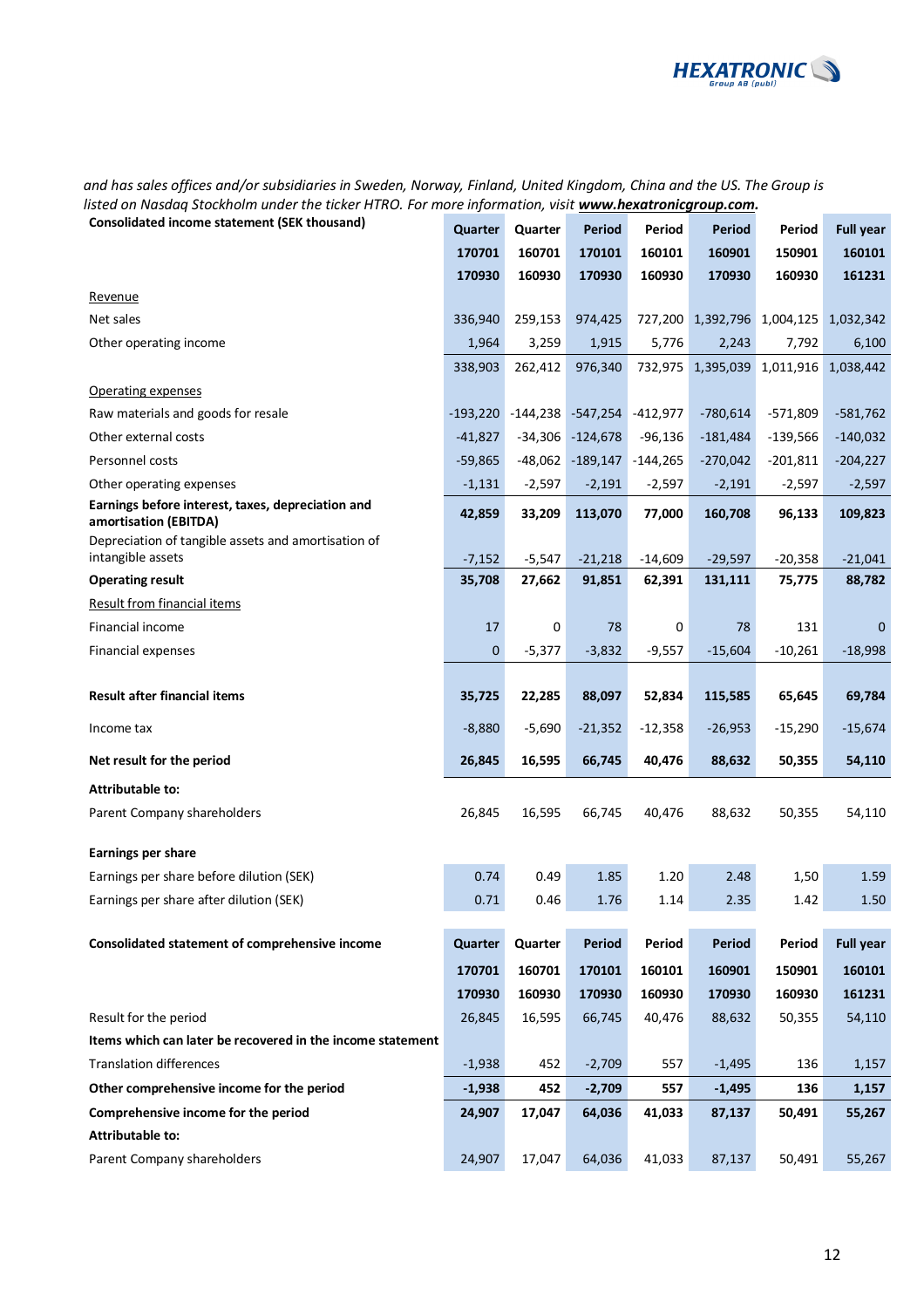

| <b>Consolidated balance sheet (SEK</b> |             |            |            |            |
|----------------------------------------|-------------|------------|------------|------------|
| thousand)                              |             |            |            |            |
|                                        | 2017-09-30  | 2016-09-30 | 2016-12-31 | 2016-08-31 |
| <b>Assets</b>                          |             |            |            |            |
| Non-current assets                     |             |            |            |            |
| Intangible assets                      | 121,011     | 92,363     | 113,291    | 93,055     |
| Tangible assets                        | 92,365      | 80,589     | 80,156     | 80,505     |
| <b>Financial assets</b>                | 286         | 298        | 289        | 288        |
| <b>Total non-current assets</b>        | 213,663     | 173,250    | 193,736    | 173,848    |
|                                        |             |            |            |            |
| <b>Current assets</b>                  |             |            |            |            |
| Inventories                            | 220,951     | 206,982    | 206,994    | 198,115    |
| Current receivables                    |             |            |            |            |
| Accounts receivable                    | 270,998     | 217,227    | 196,082    | 167,620    |
| Current tax receivables                | $\mathbf 0$ | 0          | 0          | 660        |
| Other receivables                      | 1,983       | 2,353      | 10,664     | 2,361      |
| Prepaid expenses and accrued income    | 13,709      | 9,955      | 10,227     | 11,504     |
| <b>Total current receivables</b>       | 286,691     | 229,536    | 216,974    | 182,145    |
| Liquid assets                          | 61,710      | 39,297     | 39,588     | 51,051     |
| <b>Total current assets</b>            | 569,352     | 475,815    | 463,556    | 431,311    |
| <b>Total assets</b>                    | 783,015     | 649,065    | 657,292    | 605,160    |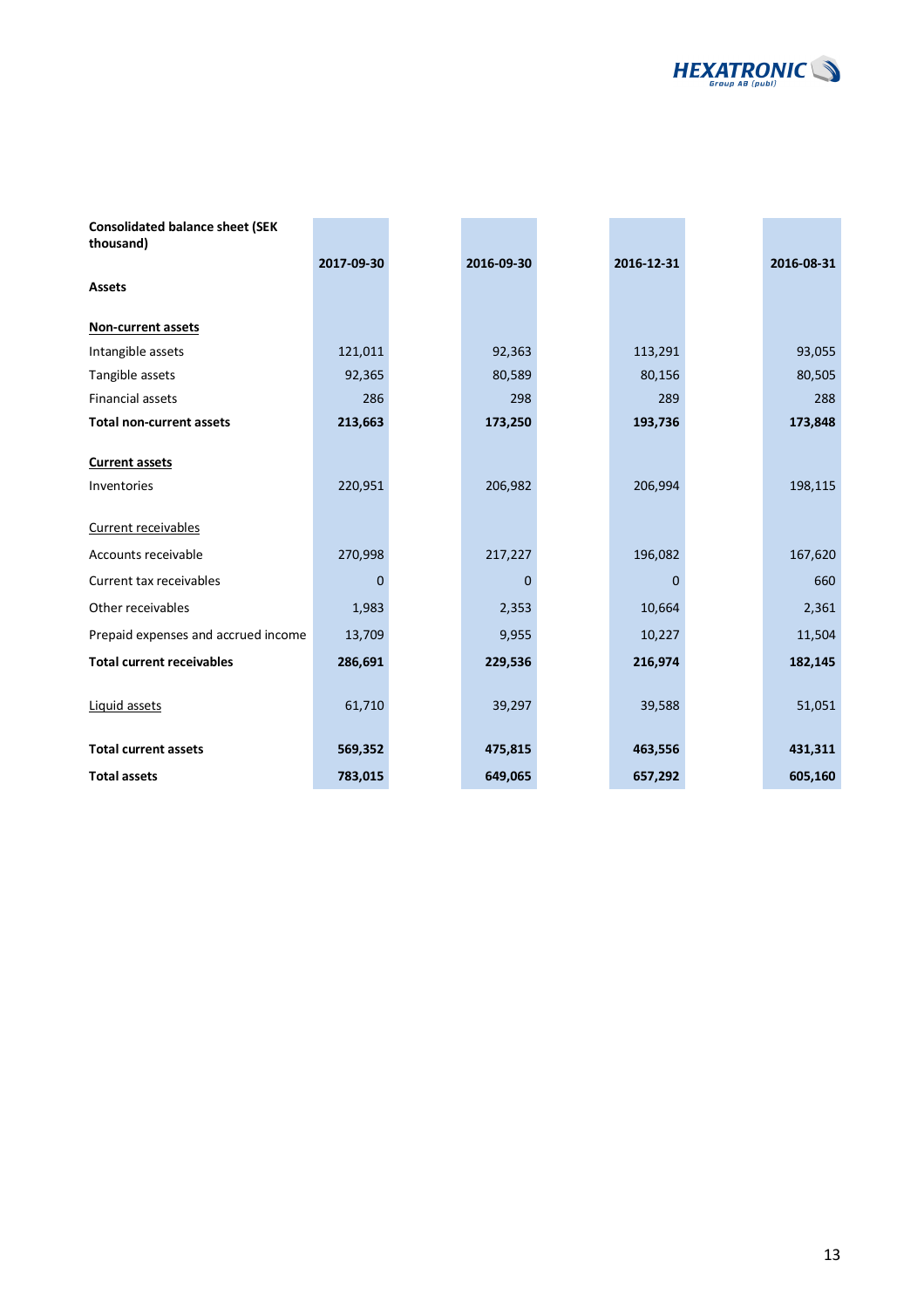

| <b>Consolidated balance sheet (SEK thousand)</b>                                                                      |                             |                            |   |                             |                            |
|-----------------------------------------------------------------------------------------------------------------------|-----------------------------|----------------------------|---|-----------------------------|----------------------------|
|                                                                                                                       | 2017-09-30                  | 2016-09-30                 |   | 2016-12-31                  | 2016-08-31                 |
| <b>Equity</b>                                                                                                         |                             |                            |   |                             |                            |
| <b>Equity attributable to Parent Company</b><br>shareholders                                                          |                             |                            |   |                             |                            |
| Share capital                                                                                                         | 1,807                       | 1,720                      |   | 1,807                       | 1,684                      |
| Other contributed capital                                                                                             | 184,301                     | 168,863                    |   | 182,924                     | 165,803                    |
| Reserves                                                                                                              | $-5,327$                    | $-193$                     |   | $-158$                      | $-807$                     |
| Result brought forward, including comprehensive<br>Income for the period                                              | 212,401                     | 143,758                    |   | 145,774                     | 134,161                    |
| <b>Equity</b>                                                                                                         | 393,182                     | 314,149                    |   | 330,347                     | 300,841                    |
| Non-current liabilities<br>Liabilities to credit institutions<br>Deferred tax<br><b>Total non-current liabilities</b> | 76,408<br>31,133<br>107,541 | 50,141<br>29,783<br>79,923 |   | 88,509<br>31,627<br>120,136 | 50,141<br>29,986<br>80,127 |
| <b>Current liabilities</b>                                                                                            |                             |                            |   |                             |                            |
| Liabilities to credit institutions                                                                                    | 17,633                      |                            | 0 | 5,532                       | $\Omega$                   |
| <b>Overdraft facilities</b>                                                                                           | $\mathbf 0$                 | 4,072                      |   | 20,277                      | $\Omega$                   |
| Accounts payable                                                                                                      | 147,093                     | 100,052                    |   | 104,327                     | 102,456                    |
| Provisions                                                                                                            | 5,000                       | 5,000                      |   | 5,000                       | 5,000                      |
| <b>Current tax liabilities</b>                                                                                        | 19,498                      | 879                        |   | 3,948                       | $\Omega$                   |
| <b>Other liabilities</b>                                                                                              | 47,143                      | 105,960                    |   | 21,861                      | 79,798                     |
| Accrued expenses and deferred income                                                                                  | 45,926                      | 39,030                     |   | 45,864                      | 36,938                     |
| <b>Total current liabilities</b>                                                                                      | 282,292                     | 254,993                    |   | 206,808                     | 224,192                    |
| Total equity, provisions and liabilities                                                                              | 783,015                     | 649,065                    |   | 657,292                     | 605,160                    |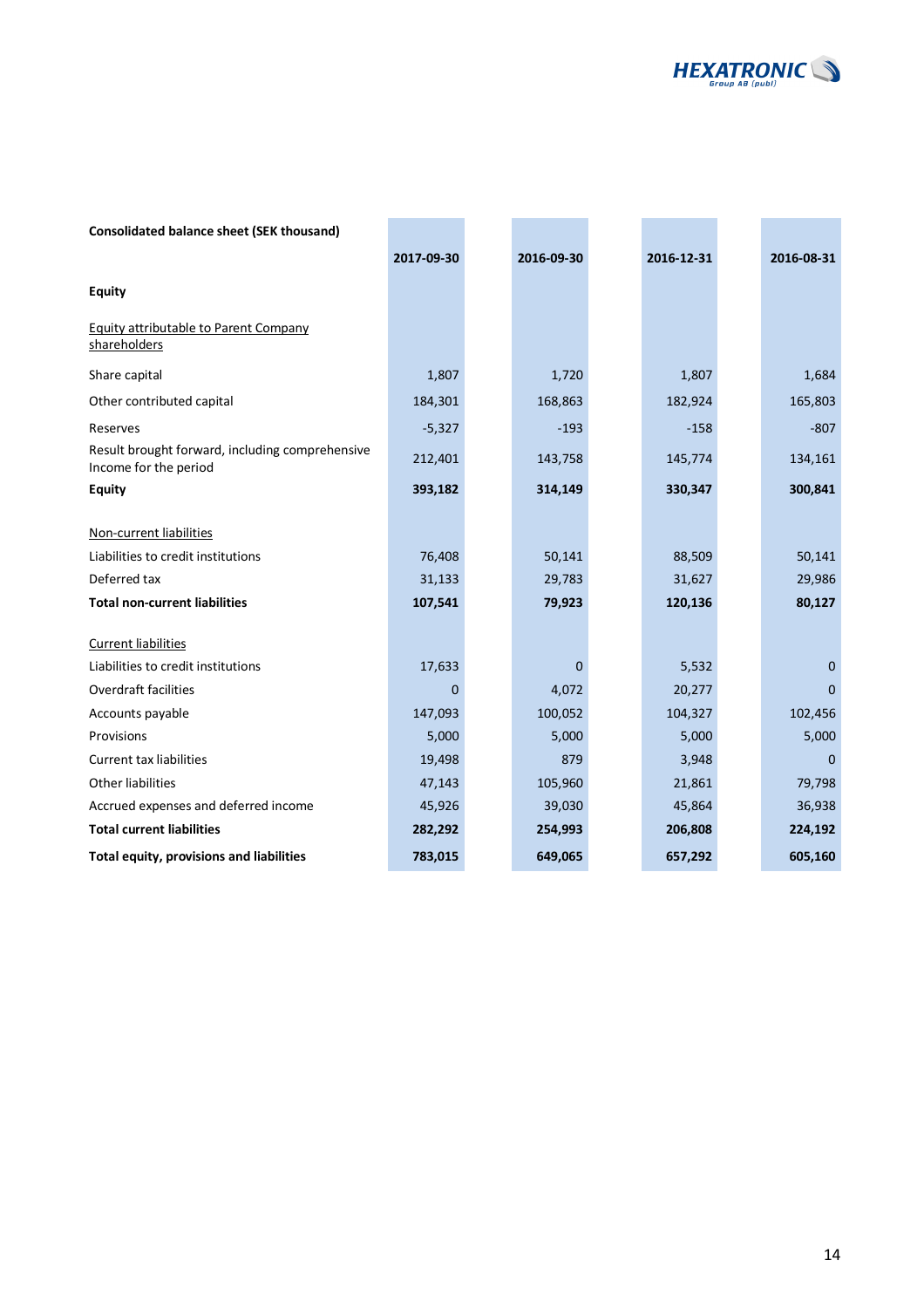

| Consolidated statement of changes in equity (SEK<br>thousand         | <b>Share capital</b> | Other capital<br>contributions | <b>Reserves</b> | Result<br>brought<br>forward,<br>including<br>result for the<br>period | <b>Total equity</b> |
|----------------------------------------------------------------------|----------------------|--------------------------------|-----------------|------------------------------------------------------------------------|---------------------|
| Balance brought forward as of 1 September 2015                       | 1,633                | 155,604                        | $-329$          | 92,059                                                                 | 248,967             |
| Result for the period                                                |                      |                                |                 | 42,102                                                                 | 42,102              |
| Other comprehensive income                                           |                      |                                | $-479$          |                                                                        | -479                |
| <b>Total comprehensive income</b>                                    | $\mathbf{0}$         | 0                              | $-479$          | 42,102                                                                 | 41,623              |
| New share issue relating to business acquisitions                    | 21                   | 6,860                          |                 |                                                                        | 6,881               |
| New share issue                                                      | 30                   | 3,339                          |                 |                                                                        | 3,369               |
| Total transactions with shareholders, reported<br>directly in equity | 51                   | 10,200                         | $\bf{0}$        | 0                                                                      | 10,251              |
|                                                                      |                      |                                |                 |                                                                        |                     |
| <b>Balance carried forward as of 31 August 2016</b>                  | 1,684                | 165,803                        | $-807$          | 134,161                                                                | 300,841             |
|                                                                      |                      |                                |                 |                                                                        |                     |
| Balance brought forward as of 1 September 2016                       | 1,684                | 165,803                        | $-807$          | 134,161                                                                | 300,841             |
| Result for the period                                                |                      |                                |                 | 22,005                                                                 | 22,005              |
| Other comprehensive income                                           |                      |                                | 650             |                                                                        | 650                 |
| <b>Total comprehensive income</b>                                    | $\mathbf{0}$         | 0                              | 650             | 22,005                                                                 | 22,654              |
|                                                                      |                      |                                |                 |                                                                        |                     |
| New share issue relating to business acquisitions                    | 12                   | 6,325                          |                 |                                                                        | 6,337               |
| New share issue                                                      | 111                  | 10,796                         |                 |                                                                        | 10,907              |
| Dividends paid                                                       |                      |                                |                 | $-10,392$                                                              | $-10,392$           |
| Total transactions with shareholders, reported<br>directly in equity | 123                  | 17,121                         | 0               | $-10,392$                                                              | 6,852               |
|                                                                      |                      |                                |                 |                                                                        |                     |
| Balance carried forward as of 31 December 2016                       | 1,807                | 182,924                        | $-158$          | 145,774                                                                | 330,347             |
|                                                                      |                      |                                |                 |                                                                        |                     |
| Balance brought forward as of 1 January 2017                         | 1,807                | 182,924                        | $-158$          | 145,774                                                                | 330,347             |
| Result for the period                                                |                      |                                | $-2,460$        | 66,745                                                                 | 64,285              |
| Other comprehensive income                                           |                      |                                | $-2,709$        | $-118$                                                                 | $-2,828$            |
| <b>Total comprehensive income</b>                                    | 0                    | 0                              | $-5,170$        | 66,627                                                                 | 61,457              |
| New share issue                                                      |                      | 1,377                          |                 | -                                                                      | 1,377               |
| Total transactions with shareholders, reported<br>directly in equity | 0                    | 1,377                          | 0               | 0                                                                      | 1,377               |
|                                                                      |                      |                                |                 |                                                                        |                     |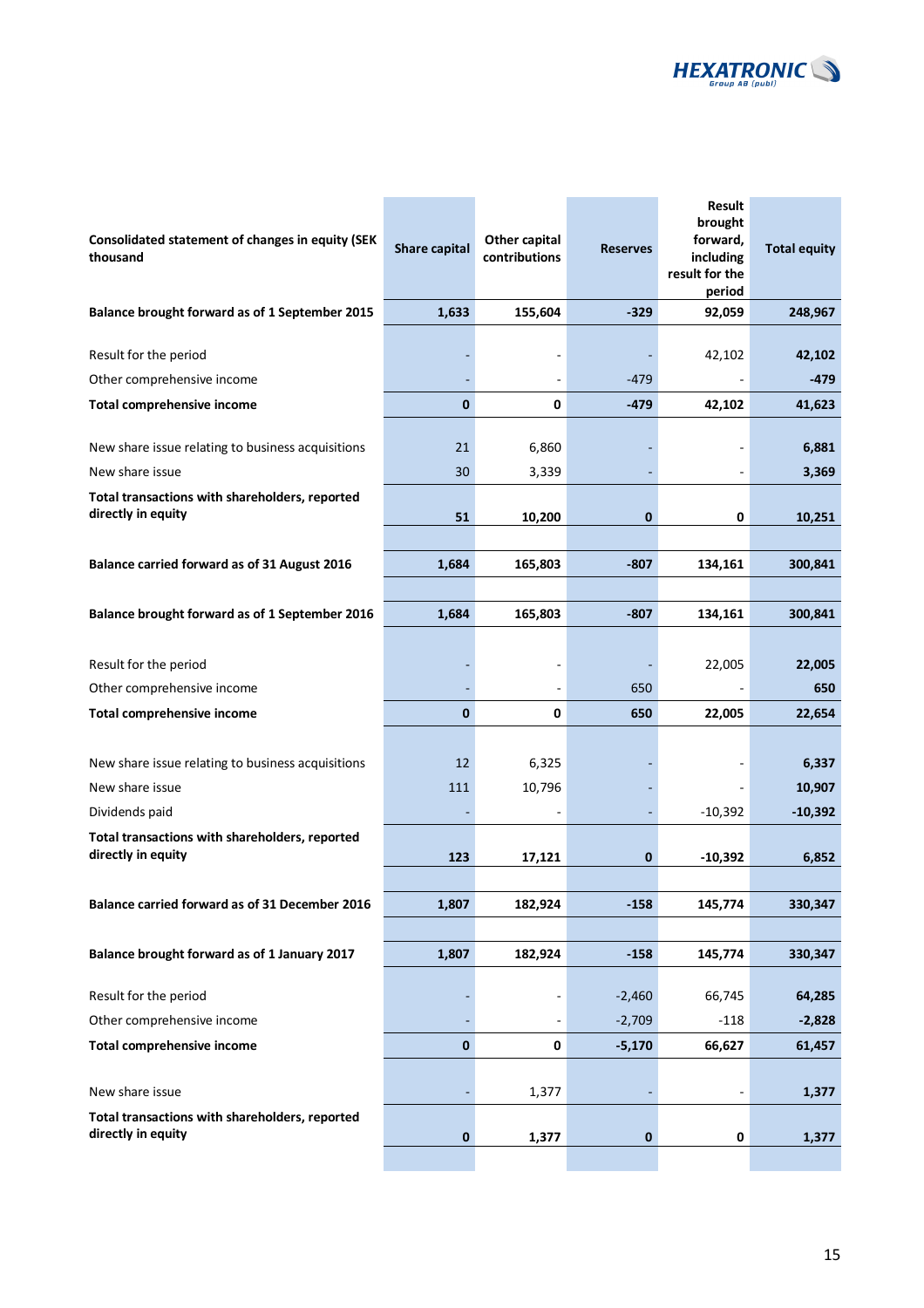

| Balance carried forward as of 30 September 2017                                                        |                   | 1,807        | 184,301            | $-5,327$           |                     | 212,401               | 393,182               |
|--------------------------------------------------------------------------------------------------------|-------------------|--------------|--------------------|--------------------|---------------------|-----------------------|-----------------------|
|                                                                                                        |                   |              |                    |                    |                     |                       |                       |
| <b>Consolidated statement of cash flows (SEK</b><br>thousand)                                          | Quarter           | Quarter      | Period             | Period             | <b>Period</b>       | Period                | <b>Full year</b>      |
|                                                                                                        | 170701            | 160701       | 170101             | 160101             | 160901              | 150901                | 160101                |
|                                                                                                        | 170930            | 160930       | 170930             | 160930             | 170930              | 160930                | 161231                |
| Operating result                                                                                       | 35,708            | 27,662       | 91,851             | 62,391             | 131,111             | 75,775                | 88,782                |
| Items not affecting cash flow                                                                          | 1,985             | $-3,008$     | 10,948             | 6,007              | 10,624              | 11,075                | $-410$                |
| Interest received                                                                                      | 9                 | 0            | 12                 | 135                | 78                  | 153                   | $\Omega$              |
| Interest paid                                                                                          | 1,955             | 3,315        | 905                | $-1,001$           | 347                 | $-1,591$              | $-1,279$              |
| Income tax paid                                                                                        | $-7,477$          | $-3,749$     | $-8,822$           | $-11,249$          | $-17,136$           | $-24,708$             | $-13,375$             |
| Cash flow from operating activities before                                                             | 32,181            | 24,220       | 94,894             | 56,283             | 125,024             | 60,704                | 73,718                |
| changes in working capital                                                                             |                   |              |                    |                    |                     |                       |                       |
|                                                                                                        |                   |              |                    |                    |                     |                       |                       |
| Increase (-)/decrease (+) in inventories                                                               | 6,275             | $-18,784$    | $-13,957$          | $-24,112$          | $-22,836$           | $-18,343$             | $-24,124$             |
| Increase (-)/decrease (+) in accounts receivable<br>Increase (-)/decrease (+) in operating receivables | $-9,128$<br>3,270 | 1,175<br>791 | $-74,662$<br>7,718 | $-55,490$<br>1,194 | $-101,987$<br>1,347 | $-75,370$<br>$-5,397$ | $-33,208$<br>$-7,392$ |
| Increase (+)/decrease (-) in accounts payable                                                          | 15,494            | $-16,732$    | 41,819             | 19,449             | 43,123              | 25,015                | 23,158                |
| Increase (+)/decrease (-) in operating liabilities                                                     | 6,252             | 40,856       | 21,500             | 91,036             | 1,994               | 52,592                | 931                   |
| Cash flow from changes in working capital                                                              | 22,163            | 7,306        | $-17,582$          | 32,078             | $-78,359$           | $-21,503$             | $-40,636$             |
|                                                                                                        |                   |              |                    |                    |                     |                       |                       |
| Cash flow from operating activities                                                                    | 54,343            | 31,526       | 77,312             | 88,361             | 46,665              | 39,201                | 33,082                |
|                                                                                                        |                   |              |                    |                    |                     |                       |                       |
| <b>Investing activities</b>                                                                            |                   |              |                    |                    |                     |                       |                       |
| Acquisition of tangible and intangible assets                                                          | $-1,962$          | $-6,697$     | $-26,459$          | $-25,754$          | $-31,045$           | $-29,854$             | $-29,018$             |
| Acquisition of subsidiaries after deduction of<br>acquired liquid assets                               | $-4,733$          | $-27$        | $-9,692$           | $-36,678$          | $-50,613$           | $-36,676$             | $-48,696$             |
| Cash flow from investing activities                                                                    | $-6,695$          | $-6,724$     | $-36,152$          | $-62,432$          | $-81,659$           | $-66,530$             | $-77,714$             |
|                                                                                                        |                   |              |                    |                    |                     |                       |                       |
| <b>Financing activities</b>                                                                            |                   |              |                    |                    |                     |                       |                       |
| <b>Borrowings</b>                                                                                      | 0                 | 0            | 0                  | 20,140             | 43,900              | 20,140                | 77,373                |
| Amortisation of loans                                                                                  | 0                 | 0            | $\mathbf 0$        | $-3,333$           | 0                   | $-9,999$              | $-3,333$              |
| Changes in overdraft facilities                                                                        | $-8,403$          | $-18,204$    | $-20,277$          | $-10,318$          | 0                   | 4,072                 | 5,886                 |
| New share issues for the period                                                                        | 0                 | 3,188        | 1,239              | 3,377              | 12,145              | 6,466                 | 11,187                |
| Dividends paid                                                                                         | 0                 | 0            | $\mathbf 0$        | 0                  | $-10,392$           | 0                     | $-10,392$             |
| Cash flow from financing activities                                                                    | $-8,403$          | $-15,016$    | $-19,038$          | 9,866              | 45,653              | 20,679                | 80,721                |
| Cash flow for the period                                                                               | 39,246            | 9,786        | 22,122             | 35,795             | 10,659              | $-6,650$              | 36,087                |
| Liquid assets at the start of the period                                                               | 22,465            | 29,511       | 39,589             | 3,502              | 51,051              | 45,947                | 3,502                 |
| Liquid assets at the end of the period                                                                 | 61,710            | 39,297       | 61,710             | 39,297             | 61,710              | 39,297                | 39,588                |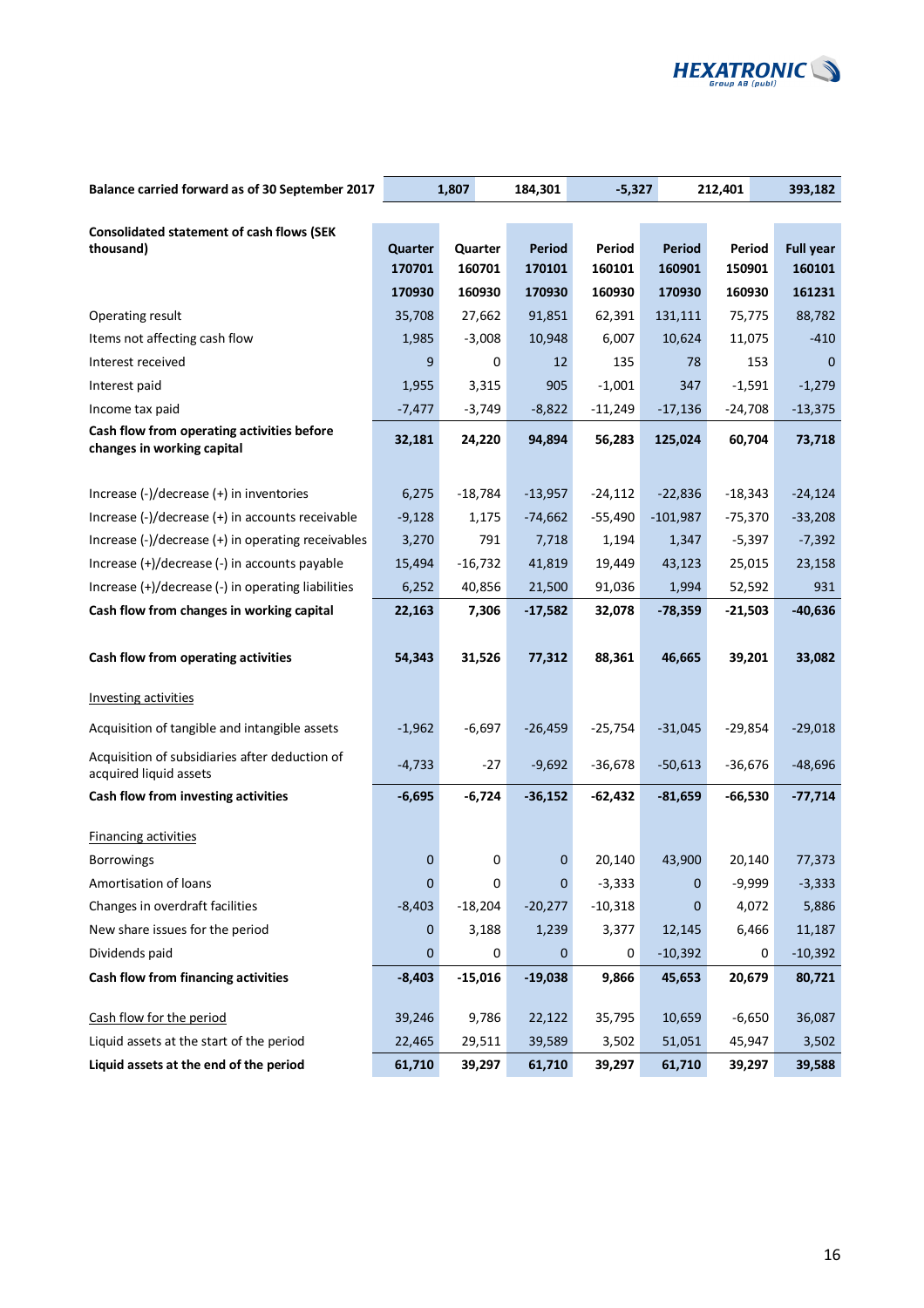

| Key metrics for the Group                         | Quarter    | Quarter               | <b>Period</b> | Period     | Period                                      | Period     | <b>Full year</b> |
|---------------------------------------------------|------------|-----------------------|---------------|------------|---------------------------------------------|------------|------------------|
|                                                   | 170701     | 160701                | 170101        | 160101     | 160901                                      | 150901     | 160101           |
|                                                   | 170930     | 160930                | 170930        | 160930     | 170930                                      | 160930     | 161231           |
|                                                   |            |                       |               |            |                                             |            |                  |
| Growth in net sales                               | 30%        | 43%                   | 34%           | 40%        | 39%                                         | 43%        | 43%              |
| <b>EBITDA</b> margin                              | 12.7%      | 12.8%                 | 11.6%         | 10.6%      | 11.5%                                       | 9,6%       | 10.6%            |
| EBITDA margin, 12 months rolling                  | 11.4%      | 9.6%                  | 11.4%         | 9.6%       | 11.4%                                       | 9,6%       | 10.6%            |
| Operating margin                                  | 10.6%      | 10.7%                 | 9.4%          | 8.6%       | 9.4%                                        | 7,5%       | 8.6%             |
| Equity ratio                                      | 50.2%      | 48.4%                 | 50.2%         | 48.4%      | 50.2%                                       | 48,4%      | 51.9%            |
| Earnings per share before dilution<br>(SEK)       | 0.74       | 0.49                  | 1.85          | 1.20       | 2.48                                        | 1,50       | 1.59             |
| Earnings per share after dilution (SEK)           | 0.71       | 0.46                  | 1.76          | 1.14       | 2.35                                        | 1,42       | 1.50             |
| Net sales per employee (SEK thousand)             | 884        | 812                   | 2,605         | 2,573      | 3,826                                       | 3665       | 3,488            |
| Result per employee (SEK thousand)                | 70         | 52                    | 178           | 143        | 243                                         | 184        | 183              |
| Quick ratio                                       | 1.2        | 1.1                   | 1.2           | 1.1        | 1.2                                         | 1,1        | 1.3              |
| Average number of employees                       | 381        | 319                   | 374           | 283        | 364                                         | 274        | 296              |
| Number of shares at period end before<br>dilution | 36.140.785 | 34.397.240            | 36,140,785    | 34,397,240 | 36,140,785                                  | 34 397 240 | 36.140.785       |
| Average number of shares before<br>dilution       |            | 36,140,785 33,917,240 | 36,140,785    | 33,757,240 | 35,761,688                                  | 33 465 072 | 34,087,733       |
| Average number of shares after<br>dilution        |            | 37,662,408 36,041,416 |               |            | 37,820,098 35,643,418 37,737,365 35 433 945 |            | 36.103.801       |

For the definition of key metrics, see the Annual Report for 2015/16.

The key metrics presented are deemed essential to describing the Group's development as they both constitute the Group's financial objectives (growth in net sales, EBITDA margin, equity ratio) and are the key metrics by which the Group is governed. Several key metrics are considered relevant to investors, such as earnings per share and the number of shares. Other key metrics are presented in order to provide different perspectives on how the Group is developing and are therefore deemed to be of benefit to the reader.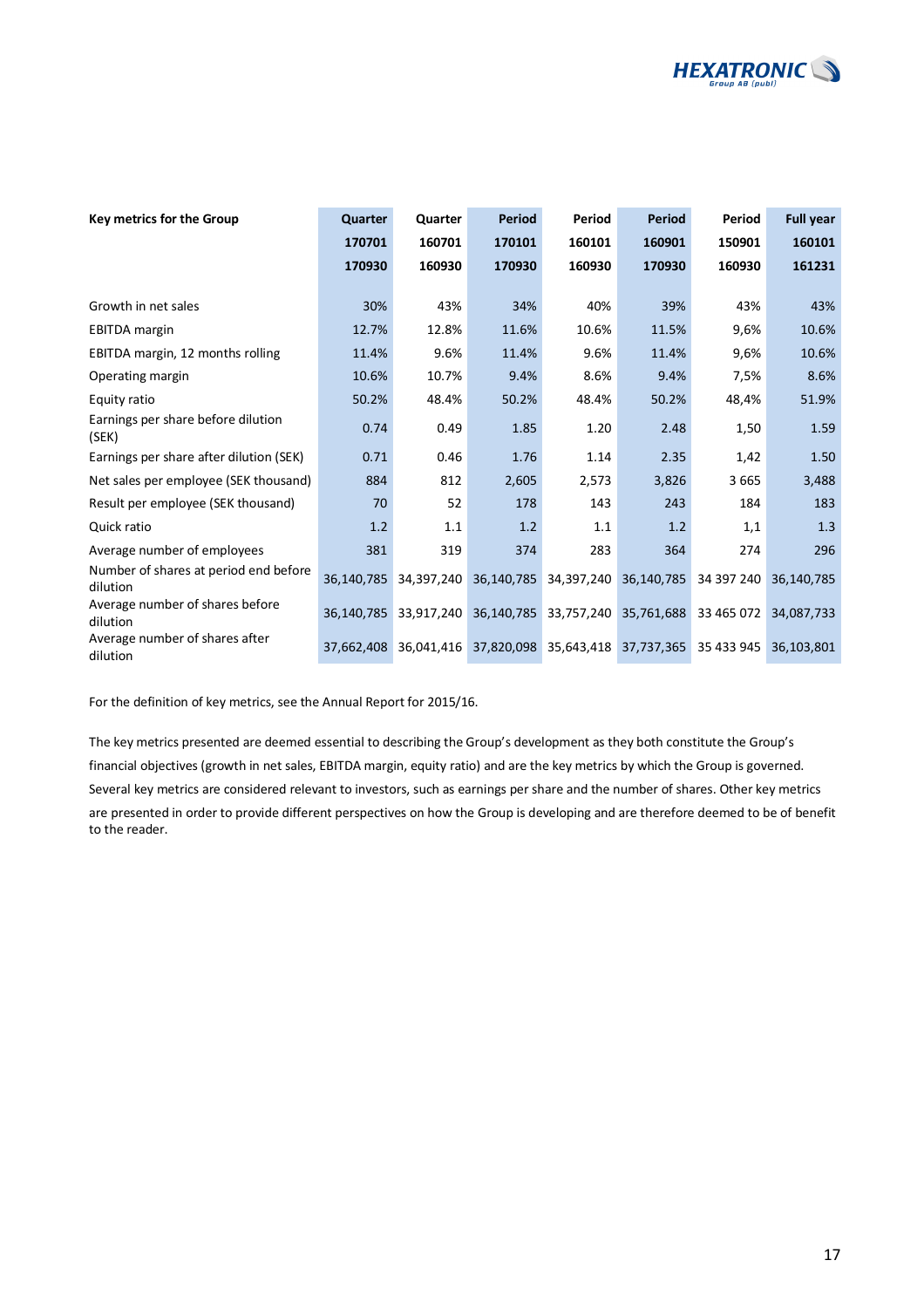

| Parent Company income statement (SEK thousand)                             | <b>Period</b> | <b>Period</b> |
|----------------------------------------------------------------------------|---------------|---------------|
|                                                                            | 160901        | 150901        |
|                                                                            | 170930        | 160930        |
| Revenue                                                                    |               |               |
| Net sales                                                                  | 20,668        | 17,527        |
|                                                                            | 20,668        | 17,527        |
| Operating expenses                                                         |               |               |
| Other external costs                                                       | $-13,027$     | $-16,221$     |
| Personnel costs                                                            | $-20,487$     | $-14,570$     |
| Other operating expenses                                                   | 0             | $-2,597$      |
| Earnings before interest, taxes, depreciation and<br>amortisation (EBITDA) | $-12,846$     | $-15,861$     |
| Depreciation of tangible assets                                            | $-243$        | $-132$        |
| <b>Operating result</b>                                                    | $-13,089$     | $-15,993$     |
| Result from financial items                                                |               |               |
| Interest income                                                            | 1,523         | 880           |
| Interest expenses                                                          | $-2,644$      | $-2,305$      |
| <b>Result after financial items</b>                                        | $-14,210$     | $-17,417$     |
| Appropriations                                                             | $\mathbf 0$   | 19,160        |
| <b>Result before tax</b>                                                   | $-14,210$     | 1,743         |
| Tax on profit for the period                                               | 13            | $-664$        |
|                                                                            |               |               |
| Net result for the period                                                  | $-14,197$     | 1,079         |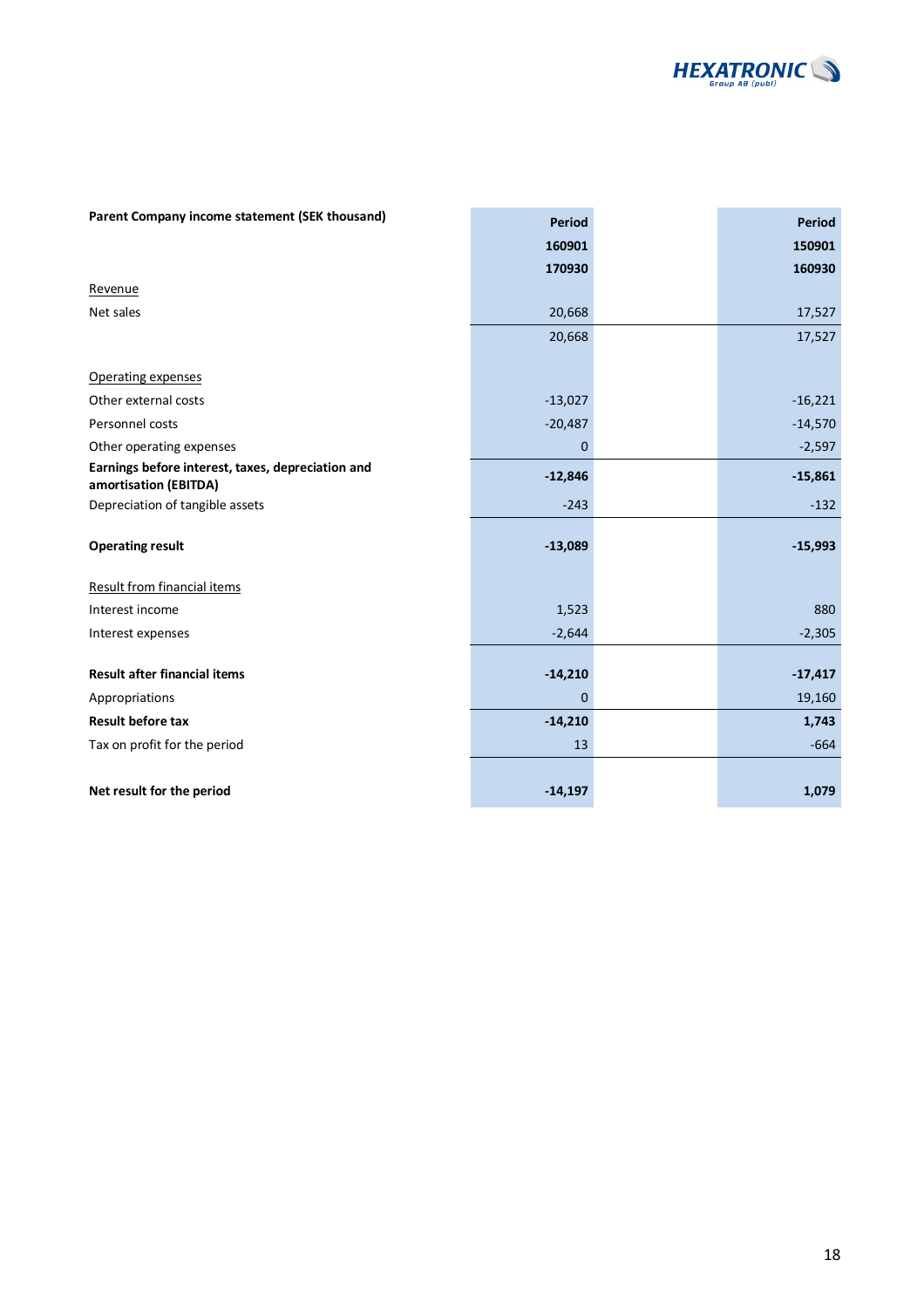

| Parent Company balance sheet (SEK thousand) |            |                |             |
|---------------------------------------------|------------|----------------|-------------|
|                                             | 2017-09-30 | 2016-09-30     | 2016-08-31  |
| <b>Assets</b>                               |            |                |             |
| Tangible assets                             | 819        | 1,043          | 1,062       |
| <b>Financial assets</b>                     | 231,016    | 180,163        | 180,163     |
| <b>Total non-current assets</b>             | 231,834    | 181,206        | 181,225     |
| Current receivables                         |            |                |             |
| Receivables from Group companies            | 125,902    | 115,179        | 99,123      |
| Current tax receivables                     | 740        | $\mathbf 0$    | $\mathbf 0$ |
| Other receivables                           | 421        | $\overline{2}$ | 32          |
| Prepaid expenses and accrued income         | 1,287      | 1,151          | 1,042       |
| <b>Total current receivables</b>            | 128,350    | 116,332        | 100,197     |
| Cash and bank balances                      | 21,615     | $\mathbf 0$    | 12,877      |
| <b>Total current assets</b>                 | 149,965    | 116,331        | 113,074     |
| <b>Total assets</b>                         | 381,800    | 297,537        | 294,299     |
| <b>Equity, provisions and liabilities</b>   |            |                |             |
| Equity                                      | 170,029    | 179,742        | 177,685     |
| Untaxed reserves                            | 3,740      | 3,740          | 3,740       |
| Non-current liabilities                     |            |                |             |
| Liabilities to credit institutions          | 76,408     | 50,141         | 50,141      |
| <b>Total non-current liabilities</b>        | 76,408     | 50,141         | 50,141      |
| <b>Current liabilities</b>                  |            |                |             |
| Liabilities to credit institutions          | 17,633     | 0              | 0           |
| Overdraft facilities                        | 0          | 4,072          | $\mathbf 0$ |
| Accounts payable                            | 1,898      | 1,422          | 879         |
| Liabilities to Group companies              | 92,341     | 46,078         | 49,676      |
| <b>Current tax liabilities</b>              | $\Omega$   | 1,611          | 1,420       |
| Other liabilities                           | 14,642     | 7,475          | 7,441       |
| Accrued expenses and deferred income        | 5,108      | 3,257          | 3,317       |
| <b>Total current liabilities</b>            | 131,622    | 63,914         | 62,733      |
| Total equity, provisions and liabilities    | 381,800    | 297,537        | 294,299     |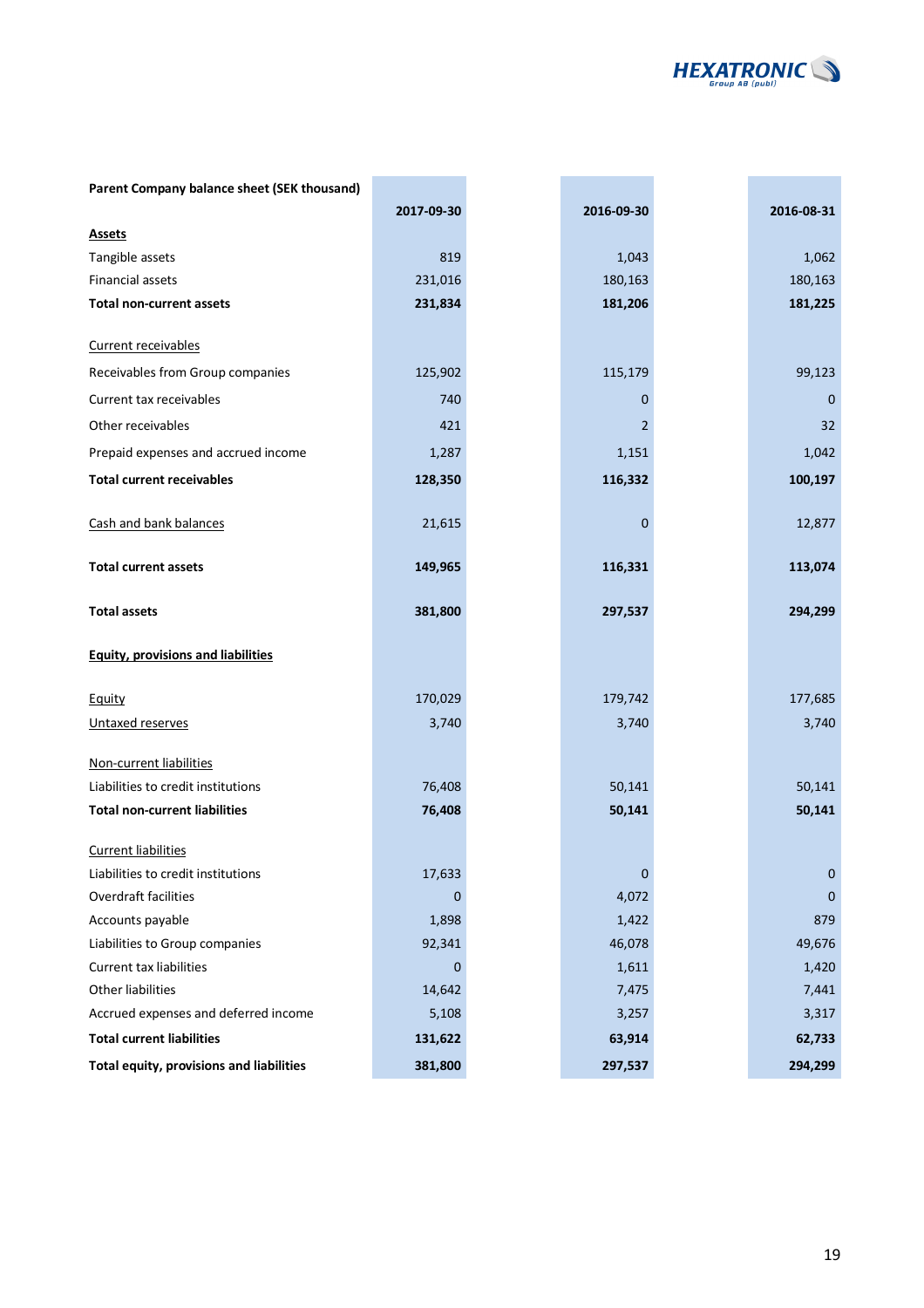

### **NOTES**

### Note 1 **General information**

Hexatronic Group AB (publ), with corporate identity number 556168-6360, is the Parent Company of the Hexatronic Group. Hexatronic Group AB (publ) is based in Gothenburg at the address Sofierogatan 3A, SE-412 51 Gothenburg, Sweden.

This interim report has been approved for publication by way of a decision of the Board of Directors made on 14 November 2017 at 18:00.

All amounts are in thousands of Swedish kronor (SEK thousand) unless otherwise stated. The figures in parentheses refer to the previous year.

### Note 2 **Accounting policies**

The consolidated financial statements for Hexatronic Group ("Hexatronic") have been prepared in accordance with International Financial Reporting Standards (IFRS) as adopted by the EU, RFR 1 Supplementary Accounting Rules for Groups and the Swedish Annual Accounts Act. This interim report has been prepared in accordance with IAS 34 Interim Reporting, the Swedish Annual Accounts Act and RFR 1 Supplementary Accounting Rules for Groups.

The Group has begun assessing the impact of IFRS 9 and IFRS 15. From a preliminary perspective, these are not expected to have a significant impact on the Group.

The Parent Company's financial statements have been prepared in accordance with the Swedish Annual Accounts Act and the Swedish Financial Reporting Board's recommendation RFR 2 Accounting for Legal Entities. The application of RFR 2 means that in its interim report for the legal entity, the Parent Company applies all IFRS and statements adopted by the EU as far as possible within the framework of the Swedish Annual Accounts Act and the Swedish Insurance Act and with regard to the relationship between accounting and taxation.

For full accounting policies, see the Annual Report for 2015/16.

#### Note 3 Pledged assets

|                                                       |         | Group   |         | <b>Parent Company</b> |        |
|-------------------------------------------------------|---------|---------|---------|-----------------------|--------|
| <b>Pledged assets</b>                                 | 170930  | 160930  | 161231  | 170930                | 160930 |
| Assets pledged for liabilities to credit institutions |         |         |         |                       |        |
| Chattel mortgages                                     | 57.166  | 97.166  | 57.166  | 100                   | 100    |
| Shares in subsidiaries                                | 340.619 | 195.656 | 210.913 | 143.427               | 94.790 |
| Total                                                 | 397.785 | 292.822 | 268.079 | 143.527               | 94,890 |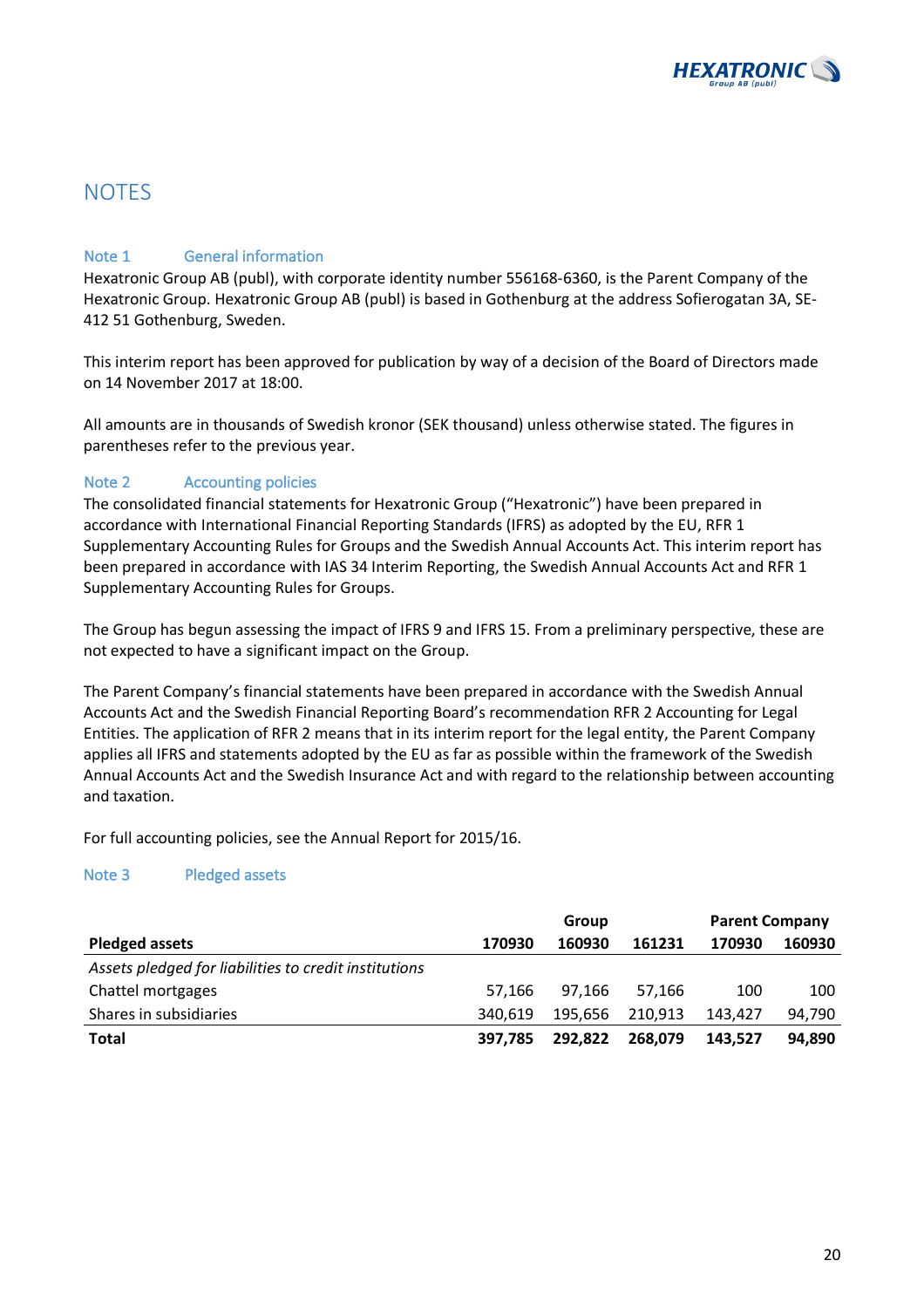

#### **Note 4 Business acquisitions**

#### **Business acquisitions 2016/17**

#### *ICT Education AB*

On 1 November 2016, the Group acquired 100% of the share capital in ICT Education AB for SEK 21,273 thousand, of which SEK 16,273 thousand was paid in cash and SEK 5,000 thousand was paid through a new share issue in Hexatronic. There may be a possible additional purchase price of a maximum of SEK 9,000 thousand based on the EBITDA of the forthcoming two financial years.

The table below summarises the purchase price paid for ICT Education AB and the fair value of acquired assets and assumed liabilities recognised on the acquisition date.

#### **Purchase price as of 1 November 2016**

| <b>Total purchase price</b>                                        | 28.273 |
|--------------------------------------------------------------------|--------|
| Contingent purchase consideration (not paid)                       | 7.000  |
| Equity instruments (184,715 shares)                                | 5.000  |
| Liquid assets (of which SEK 10,000 paid on the balance sheet date) | 16.273 |

#### Recognised amounts for identifiable acquired assets and taken-over liabilities

| Goodwill                                  | 12,420   |
|-------------------------------------------|----------|
| Total identifiable net assets             | 15,853   |
| Deferred tax liabilities                  | $-2,641$ |
| Other liabilities                         | $-4,596$ |
| Accounts receivable                       | 1,136    |
| Trademarks                                | 1,843    |
| Customer contracts and customer relations | 8,723    |
| Tangible assets                           | 694      |
| Liquid assets                             | 10,694   |

Acquisition-related costs of SEK 269 thousand are included in other external costs in the consolidated statement of comprehensive income for the 2016/17 financial year. Total cash flow attributable to the business acquisition amounted to SEK -5,579 thousand. Under the terms of the conditional purchase price, the Group will pay a maximum of SEK 9,000 thousand, up to a maximum of SEK 4,500 thousand per year based on the EBITDA of the two forthcoming financial years.

The fair value of the conditional purchase price of SEK 7,000 thousand was estimated by applying the return of value approach. The fair value estimates are based on a discount rate, which is based on a two-year government bond of approximately 0.2%, and an assumed EBITDA in ICT Education AB. The fair value of accounts receivable totals SEK 1,136 thousand. No accounts receivable is deemed to be doubtful.

ICT Education AB's net sales have been included in the consolidated income statement since 1 November 2016 and amount to SEK 25,274 thousand. ICT Education AB also generated an operating profit of SEK 6,323 thousand in the same period. Had ICT Education AB been consolidated from 1 September 2016, the consolidated income statement for the period 1 September 2016 to 30 September 2017 would have shown increased net sales amounting to SEK 30,742 thousand and an operating profit of SEK 7,808 thousand.